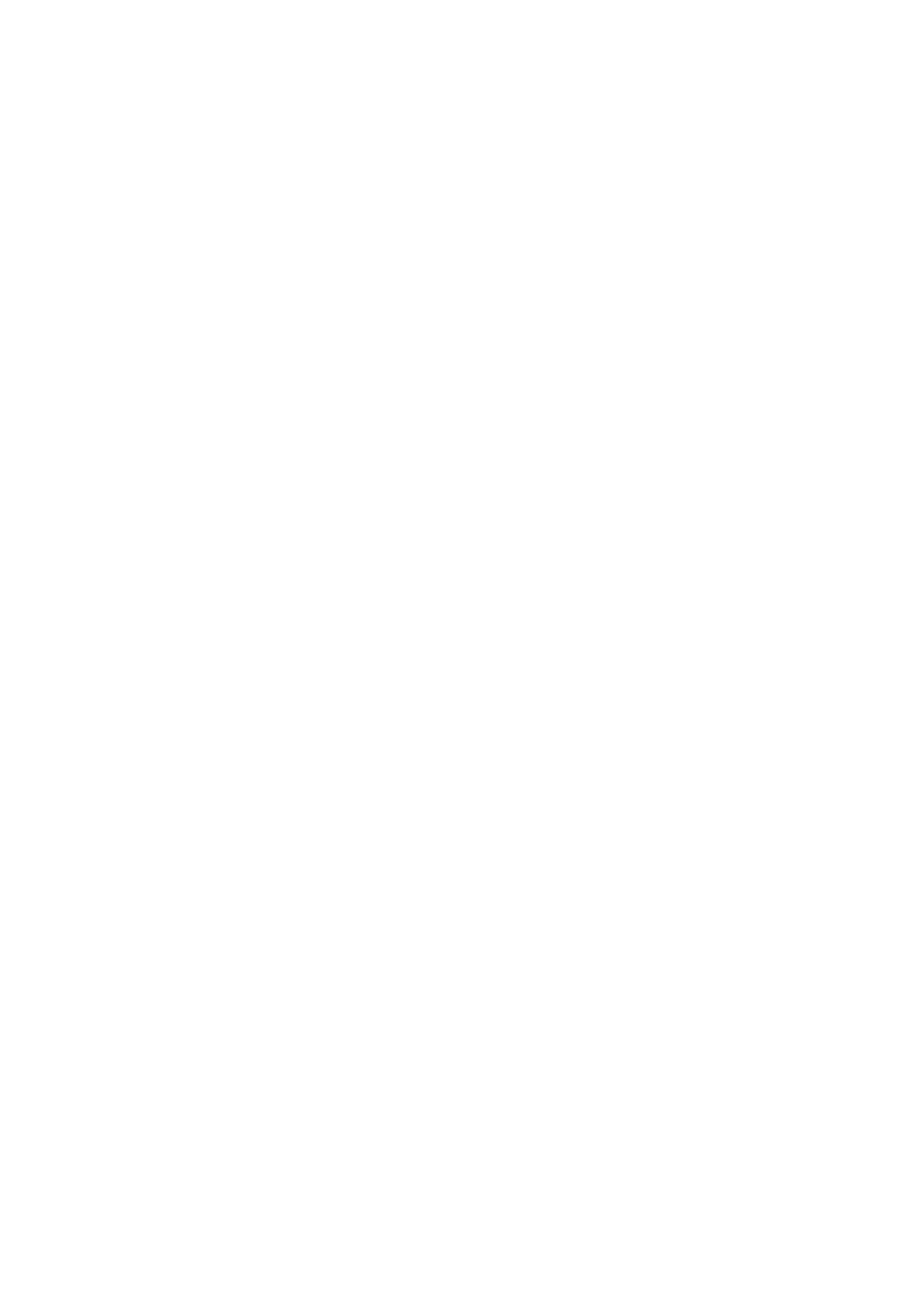## **GRÖBNER BASES FOR STAGED TREES**

#### LAMPRINI ANANIADI AND ELIANA DUARTE

Abstract. In this article we consider the problem of finding generators of the toric ideal associated to a combinatorial object called a staged tree. Our main theorem states that toric ideals of staged trees that are balanced and stratified are generated by a quadratic Gröbner basis whose initial ideal is squarefree. The proof of this result is based on Sullivant's [\[17\]](#page-18-0) toric fiber product construction.

#### 1. Introduction

The study of toric ideals associated to statistical models was pioneered by the work of Diaconis and Sturmfels [\[3\]](#page-17-0) who first used the generators of a toric ideal to formulate a sampling algorithm for discrete distributions. Since then, and with the subsequent work of [\[2,](#page-17-1) [17\]](#page-18-0) and [\[7\]](#page-17-2) the study of toric ideals of discrete statistical models has been an active area of research in Algebraic Statistics. The books by Sullivant [\[18,](#page-18-1) Chapter 9] and Aoki, Hara and Takemura [\[1\]](#page-17-3) are good references to learn about the role of toric ideals in statistics. A recent introduction to the topic from the point of view of binomial ideals can be found in [\[12,](#page-18-2) Chapter 9], which also contains a thorough list of references of previous contributions to this topic.

In 2008, Smith and Anderson [\[14\]](#page-18-3) introduced a new graphical discrete statistical model called a *staged tree model*. This model is represented by an event tree together with an equivalence relation on its vertices. Staged tree models are useful to represent conditional independence relations among events. In particular we can use staged tree models to represent some conditional independence statements between random variables. For example those coming from graphical models such as Bayesian networks and decomposable models. Hence any discrete Bayesian network or decomposable model is also a staged tree model [\[14\]](#page-18-3). There are two properties that make staged tree models more general than Bayesian networks or decomposable models. The first is that the state space of a staged tree model does not have to be a cartesian product. The second is that using staged tree models it is possible to represent extra context-specific conditional independence between events. The book of Collazo, Görgen and Smith  $[15]$  $[15]$  is a good reference to learn about these models.

In this article we define the toric ideal associated to a *staged tree* and study its properties from an algebraic and combinatorial point of view. We present Theorem [2.5](#page-4-0) which states that toric ideals of staged trees that are *balanced* and *stratified* have quadratic Gröbner basis with squarefree initial ideal. We apply Theorem  $2.5$  in Section [5](#page-12-0) to obtain Gröbner bases for toric ideals of staged tree models. Our results provide a new point of view on the construction of Gröbner bases for decomposable graphical models, some conditional independence models as well as the construction of Gröbner bases for staged tree models whose underlying tree is *asymmetric*.

This article is organized as follows. In Section [2](#page-3-0) we define the toric ideal associated to a staged tree. In Section [3](#page-6-0) we formulate a toric fiber product construction for balanced and stratified staged

*Date*: October 7, 2019.

*Key words and phrases.* Graphical models, toric ideals, staged trees, Markov bases, toric fiber products *2010 Mathematics Subject Classification*: Primary: 113P10; Secondary: 13P25, 05E40.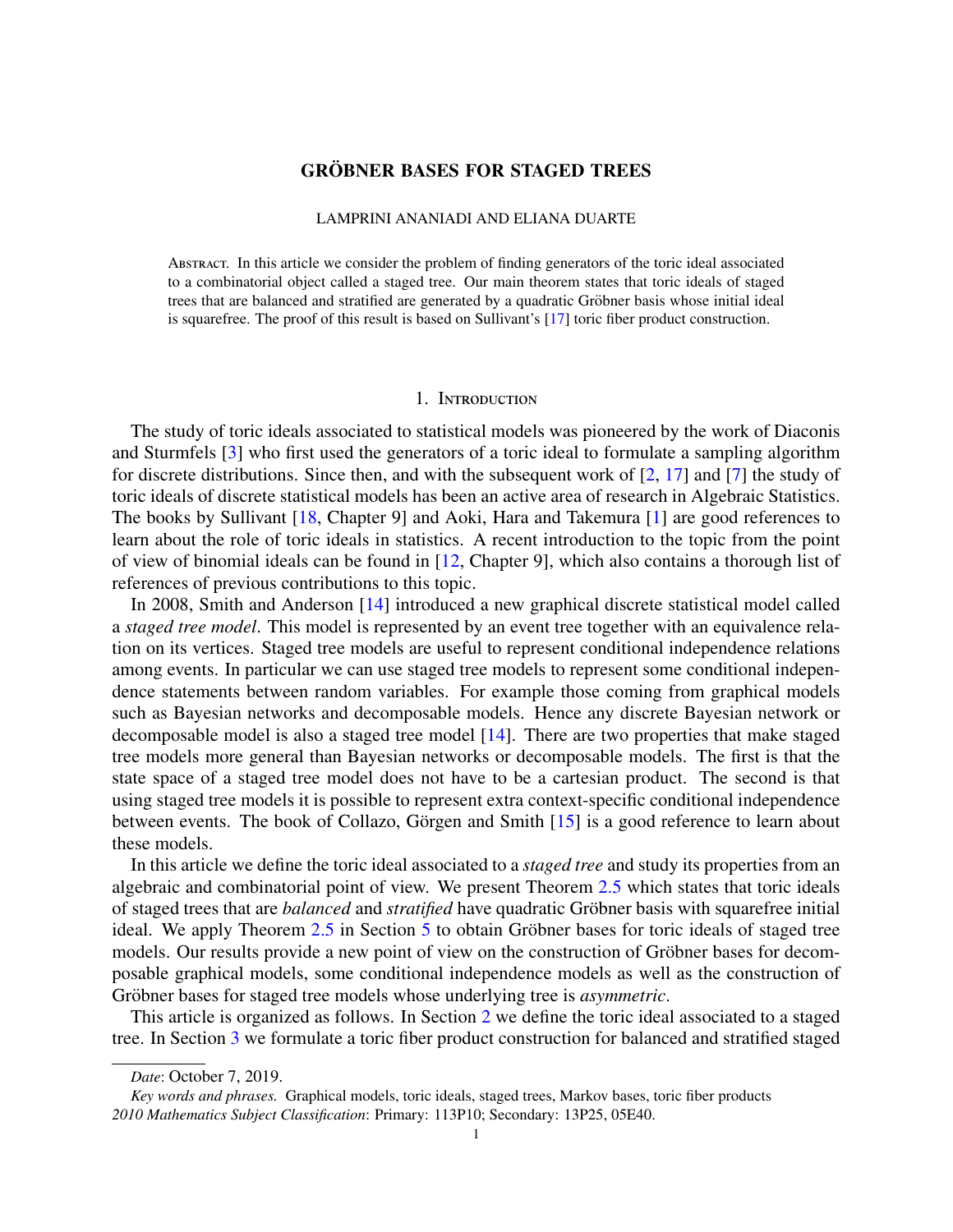trees. In Section [4](#page-8-0) we prove our main result Theorem [2.5.](#page-4-0) Finally in Section [5](#page-12-0) we apply our results to compute Gröbner bases for several statistical models.

### 2. Staged trees

<span id="page-3-0"></span>We start by defining our two objects of interest: a staged tree and its associated toric ideal. Let  $\mathcal{T} = (V, E)$  denote a directed rooted tree graph with vertex set *V* and edge set *E*. For *v*, *w*  $\in$  *V* the directed edge in *E* from *v* to *w* is denoted by  $(v, w)$ , the set of children of *v* is ch $(v) = \{u \mid (v, u) \in E\}$ , and the set of outgoing edges from *v* is  $E(v) = \{(v, u) | u \in ch(v)\}\)$ . Given a set  $\mathcal L$  of labels, to each  $e \in E$  we associate a label from  $\mathcal L$  via the rule  $\theta : E \to \mathcal L$ . We require that  $\theta$  is surjective. For each vertex  $v \in V$ , we let  $\theta_v := {\theta(e) \mid e \in E(v)}$  be the set of labels associated to *v*.

<span id="page-3-1"></span>**Definition 2.1.** Let  $\mathcal{L}$  be a set of labels. A tree  $\mathcal{T} = (V, E)$  together with a labelling  $\theta : E \to \mathcal{L}$  is a *staged tree* if: (1) for each  $v \in V$ ,  $|\theta_v| = |E(v)|$ , and (2) for any two vertices  $v, w \in V$  the sets  $\theta_v, \theta_w$ are either equal or disjoint.

Conditions (1) and (2) in Definition [2.1](#page-3-1) of a staged tree define an equivalence relation on the set of vertices of T. Namely  $v, w \in V$  are equivalent if and only if  $\theta_v = \theta_w$ . We refer to the partition induced by this equivalence relation on the set *V* as the set of stages of  $\mathcal T$  and to a single element in this partition as a *stage*. We use  $(\mathcal{T}, \theta)$  to denote a staged tree with labeling rule  $\theta$ . For simplicity we will often drop the use of  $\theta$  and write  $\mathcal T$  for a staged tree.

To define the toric ideal associated to  $(\mathcal{T}, \theta)$  we define two polynomial rings. The first ring is  $\mathbb{R}[p]_T := \mathbb{R}[p_\lambda | \lambda \in \Lambda]$  where  $\Lambda$  is the set of root-to-leaf paths in  $\mathcal{T}$ . The second ring is  $\mathbb{R}[\Theta]_T := \mathbb{R}[z, \mathcal{L}]$  where the labels in  $\mathcal L$  are indeterminates together with a homogenizing variable *z*. For a directed or undirected path  $\gamma$  in  $\mathcal{T}$ ,  $E(\gamma)$  is the set of edges in  $\gamma$ .

<span id="page-3-2"></span>**Definition 2.2.** The *toric staged tree ideal* associated to  $(\mathcal{T}, \theta)$  is the kernel of the ring homomorphism  $\varphi_{\mathcal{T}} : \mathbb{R}[p]_{\mathcal{T}} \to \mathbb{R}[\Theta]_{\mathcal{T}}$  defined as

(1) 
$$
p_{\lambda} \mapsto z \cdot \prod_{e \in E(\lambda)} \theta(e) .
$$

If  $n = |\mathcal{L}|$  is the number of distinct edge labels in  $\mathcal{T}$ , then ker( $\varphi_{\mathcal{T}}$ ) is the defining ideal of projective toric variety defined by the closure of the image of the monomial parameterization the projective toric variety defined by the closure of the image of the monomial parameterization  $\Phi_{\mathcal{T}} : (\mathbb{C}^*)^n \to \mathbb{P}^{|\Lambda|-1}$  given by  $(\theta(e) | \theta(e) \in \text{im}(\theta)) \mapsto \prod_{e \in E(\lambda)} \theta(e)$ .

**Example 2.3.** The staged tree  $\mathcal{T}_1$  $\mathcal{T}_1$  in Figure 1 has label set  $\mathcal{L} = \{s_0, \ldots, s_{13}\}\$ . Each vertex in  $\mathcal{T}_1$  is denoted by a string of 0's and 1's and each edge has a label associated to it. The root-toleaf paths in  $\mathcal T$  are denoted by  $p_{ijkl}$  where *i*, *j*, *k*,  $l \in \{0, 1\}$ . A vertex in  $\mathcal T_1$  represented with a blank circle indicates a stage consisting of a single vertex. We use colors in the vertices of  $\mathcal{T}_1$  to indicate which vertices are in the same stage. For instance all the purple vertices, i.e. the set of vertices  $\{000, 010, 100, 110\}$ , are in the same stage and therefore they have the same set  $\{s_{10}, s_{11}\}$ of associated edge labels. The map  $\Phi_{\mathcal{T}}$  sends  $(s_0, \ldots, s_{13})$  to

$$
(s_0s_2s_6s_{10}, s_0s_2s_6s_{11}, s_0s_2s_7s_{12}, s_0s_2s_7s_{13}, s_0s_3s_8s_{10}, s_0s_3s_8s_{11}, s_0s_3s_9s_{12}, s_0s_3s_9s_{13},
$$

$$
s_1 s_4 s_6 s_{10}, s_1 s_4 s_6 s_{11}, s_1 s_4 s_7 s_{12}, s_1 s_4 s_7 s_{13}, s_1 s_5 s_8 s_{10}, s_1 s_5 s_8 s_{11}, s_1 s_5 s_9 s_{12}, s_1 s_5 s_9 s_{13}).
$$

The toric ideal ker( $\varphi_T$ ) is generated by a quadratic Gröbner basis with squarefree initial ideal.

**Example 2.4.** Consider the two staged trees  $\mathcal{T}_2$ ,  $\mathcal{T}_3$  depicted in Figure [1.](#page-4-1) For the staged tree  $\mathcal{T}_2$ ,  $ker(\varphi_{\tau_2})$  is generated by a quadratic Gröbner basis with squarefree intial ideal. For  $\tau_3$ , the ideal<br>ker( $\varphi_{\tau_2}$ ) also has a Gröbner basis with squarefree initial ideal but its elements are of degree two  $\ker(\varphi_{\tau_3})$  also has a Gröbner basis with squarefree initial ideal but its elements are of degree two and four and four.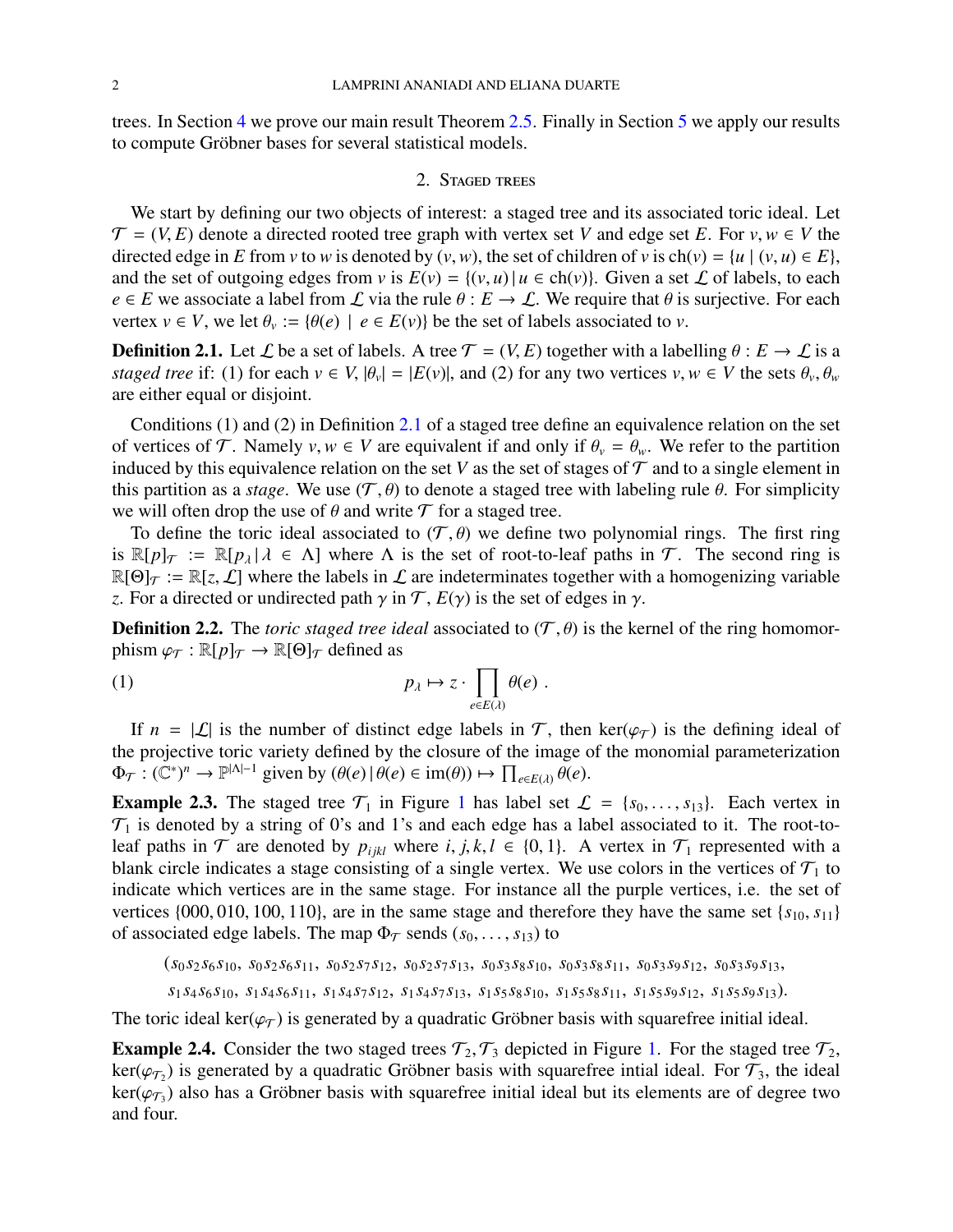

<span id="page-4-1"></span>FIGURE 1. Three examples of staged trees. In each tree two vertices with the same color are in the same stage.

We are interested in relating the combinatorial properties of the staged tree  $(\mathcal{T}, \theta)$  with the properties of the toric ideal ker( $\varphi_{\tau}$ ). Before we dive into the combinatorics of staged trees we present our main Theorem [2.5.](#page-4-0) In its statement we use the notion of *balanced* staged tree and of *stratified* staged tree.

<span id="page-4-0"></span>**Theorem 2.5.** *If*  $(\mathcal{T}, \theta)$  *is a balanced and stratified staged tree then* ker( $\varphi_{\mathcal{T}}$ ) *is generated by a quadratic Gr ¨obner basis with squarefree initial ideal.*

We clarify that the conditions of  $(T, \theta)$  being balanced and stratified in Theorem [2.5](#page-4-0) are sufficient for ker( $\varphi_{\tau}$ ) to have a quadratic Gröbner basis but are not necessary. In the examples of staged trees in Figure [1,](#page-4-1) all of the trees  $\mathcal{T}_1, \mathcal{T}_2, \mathcal{T}_3$  are stratified but only  $\mathcal{T}_1$  is balanced. Even though  $\mathcal{T}_2$  is not balanced, it has a quadratic Gröbner basis with squarefree initial terms.

**Definition 2.6.** Let T be a tree. For  $v \in V$ , the *level* of v is denoted by  $\ell(v)$  and it is equal to the number of edges in the unique path from the root of  $\mathcal T$  to *v*. If all the leaves in  $\mathcal T$  have the same level then the level of  $\mathcal T$  is equal to the level of any of its leaves. The staged tree  $(\mathcal T, \theta)$  is *stratified* if all its leaves have the same level and if every two vertices in the same stage have the same level.

It is easy to check that the trees in Figure [1](#page-4-1) are stratified. Namely we only need to verify that every two vertices with the same color are also in the same level. Notice that the combinatorial condition of (T,  $\theta$ ) being stratified translates into the algebraic condition that the map  $\varphi$ <sub>T</sub> is squarefree.

We now turn our attention to the definition of a balanced staged tree. This definition is formulated in terms of polynomials associated to each vertex of the tree. We proceed to explain their notation and basic properties.

**Definition 2.7.** Let  $(\mathcal{T}, \theta)$  be a staged tree,  $v \in V$ , and  $\mathcal{T}_v$  the subtree of  $\mathcal T$  rooted at *v*. The tree  $\mathcal{T}_v$  is a staged tree with the induced labelling from  $\mathcal T$ . Let  $\Lambda$ , be the set of *v*-to-leaf p is a staged tree with the induced labelling from  $\mathcal T$ . Let  $\Lambda_\nu$  be the set of *v*-to-leaf paths in  $\mathcal T$  and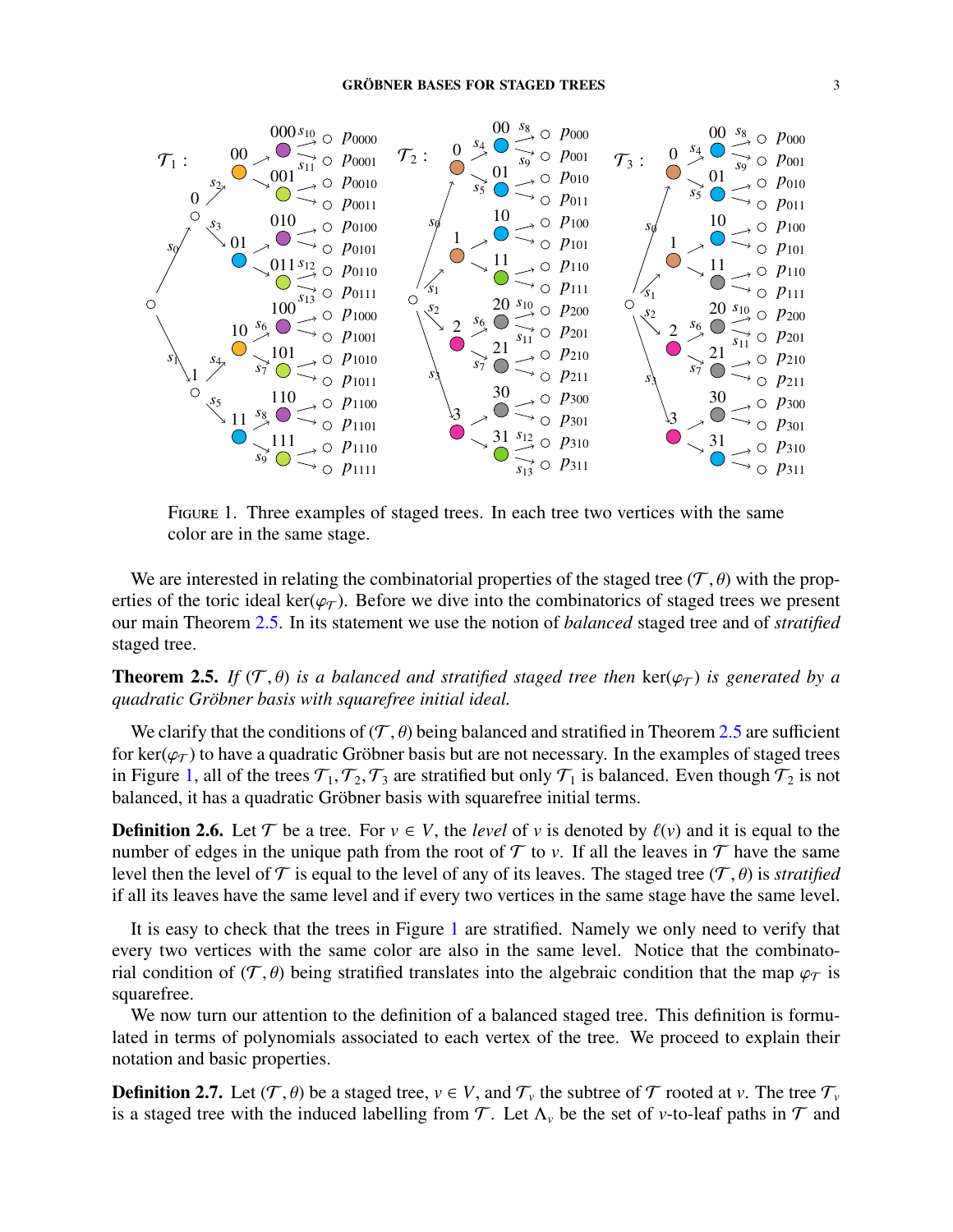define

$$
t(v) := \sum_{\lambda \in \Lambda_v} \prod_{e \in E(\lambda)} \theta(e).
$$

When *v* is the root of  $\mathcal{T}$ , the polynomial  $t(v)$  is called the *interpolating polynomial* of  $\mathcal{T}$ . Two staged trees  $(\mathcal{T}, \theta)$  and  $(\mathcal{T}, \theta')$  with the same label set  $\mathcal L$  are *polynomially equivalent* if their inter-<br>polating polynomials are equal polating polynomials are equal.

The interpolating polynomial of a staged tree is an important tool in the study of the statistical properties of staged tree models. This polynomial was defined by Görgen and Smith in  $[10]$  $[10]$  and further studied by Görgen et al. in [[9\]](#page-17-5). Although these two articles are written for a statistical audience, we would like to emphasize that their symbolic algebra approach to the study of statistical models proves to be very important for the use of these models in practice. We will define the statistical model associated to a staged tree and connect Theorem [2.5](#page-4-0) to other results in Algebraic Statistics in Section [5.](#page-12-0)

If  $(\mathcal{T}, \theta)$  is a staged tree, the polynomials  $t(\cdot)$  satisfy a recursive relation. This relation is useful to prove statements about the algebraic and combinatorial properties of  $\mathcal T$ . We state this property as a lemma.

<span id="page-5-1"></span>**Lemma 2.8** ([\[9,](#page-17-5) Theorem 1]). Let  $(\mathcal{T}, \theta)$  be a staged tree,  $v \in V$  and  $\text{ch}(v) = \{v_0, \ldots, v_k\}$ . Then the *polynomial*  $t(v)$  *admits the recursive representation*  $t(v) = \sum_{i=0}^{k} \theta(v, v_i) t(v_i)$ .

**Example 2.9.** Consider the staged tree  $\mathcal{T}_1$  in Figure [1.](#page-4-1) If *v* and *w* are orange and blue vertices in  $\mathcal{T}_1$  respectively and *r* is the root of  $\mathcal{T}_1$  then  $t(v) = s_6(s_{10} + s_{11}) + s_7(s_{12} + s_{13}), t(w) = s_8(s_{10} + s_{11}) + s_9(s_{11} + s_{12})$  $s_9(s_{12} + s_{13})$ , and  $t(r) = (s_0 s_2 + s_1 s_4)t(v) + (s_0 s_3 + s_1 s_5)t(w)$ .

<span id="page-5-0"></span>**Definition 2.10.** Let  $(T, \theta)$  be a staged tree and *v*, *w* be two vertices in the same stage with ch(*v*) =  $\{v_0, \ldots, v_k\}$  and  $ch(w) = \{w_0, \ldots, w_k\}$ . After a possible reindexing of the elements in  $ch(w)$  we may assume that  $\theta(v, v_i) = \theta(w, w_i)$  for all  $i \in \{0, \ldots, k\}$ . The vertices *v*, *w* satisfy condition ( $\star$ ) if

<span id="page-5-2"></span>(2) 
$$
t(v_i)t(w_j) = t(w_i)t(v_j) \text{ in } \mathbb{R}[\Theta]_{\mathcal{T}}, \text{ for all } i \neq j \in \{0, ..., k\}.
$$

The staged tree  $(\mathcal{T}, \theta)$  is *balanced* if every pair of vertices in the same stage satisfy condition ( $\star$ ).

**Example 2.[1](#page-4-1)1.** The two staged trees  $\mathcal{T}_2$ ,  $\mathcal{T}_3$  in Figure 1 are not balanced. The two pink vertices in  $\mathcal{T}_2$  do not satisfy condition ( $\star$ ) because  $(s_{10} + s_{11})(s_{12} + s_{13}) \neq (s_{10} + s_{11})^2$ . By a similar argument we can check that  $\mathcal{T}_2$  is also not balanced we can check that  $\mathcal{T}_3$  is also not balanced.

Although condition  $(\star)$  seems to be algebraic and hard to check, in many cases it is very combinatorial. To formulate a precise instance where this is true we need the following definition.

**Definition 2.12.** Let  $(T, \theta)$  be a staged tree. We say that two vertices  $v, w \in V$  are in the same *position* if they are in the same stage and  $t(v) = t(w)$ .

The notion of position for vertices in the same stage was formulated in [\[14\]](#page-18-3). Intuitively it means that if we regard the subtrees  $\mathcal{T}_v$  and  $\mathcal{T}_w$  as representing the unfolding of a sequence of events, then the future of  $\nu$  and  $w$  is essentially the same. In the next lemma we use positions of vertices to provide a sufficient condition on a stratified staged tree  $(\mathcal{T}, \theta)$  to be balanced.

**Lemma 2.13.** Let  $(\mathcal{T}, \theta)$  be a stratified staged tree. Suppose that every two vertices in  $\mathcal{T}$  that are *in the same stage are also in the same position. Then*  $(\mathcal{T}, \theta)$  *is balanced.* 

*Proof.* Following Definition [2.10](#page-5-0) it suffices to prove that any two vertices in the same position satisfy condition  $(\star)$ . Let *v*, *w* be two vertices in the same position, by definition this means that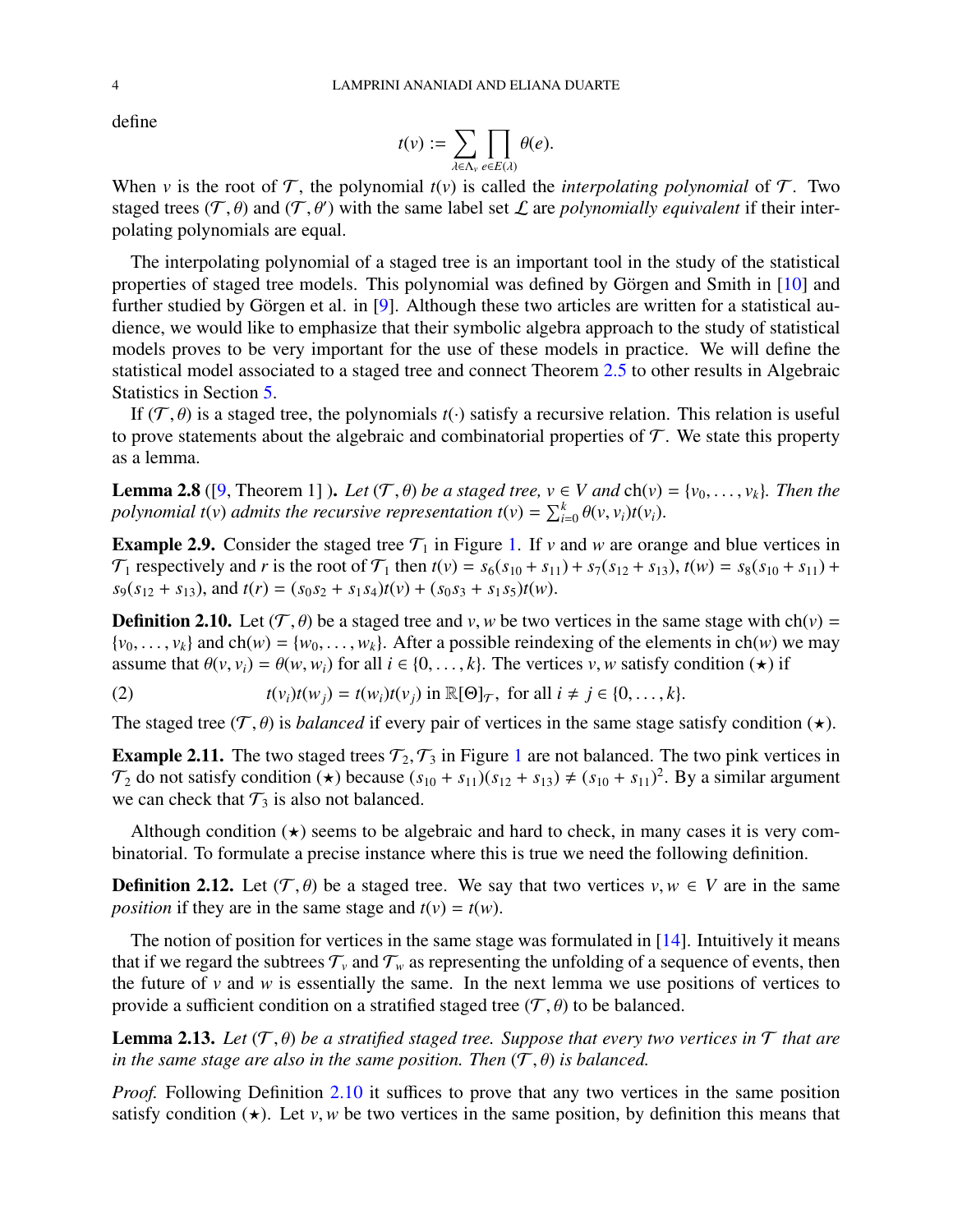they are in the same stage and  $t(v) = t(w)$ . Let  $\text{ch}(v) = \{v_0, \ldots, v_k\}$  and  $\text{ch}(w) = \{w_0, \ldots, w_k\}$ , after possibly permuting the subindices of elements in ch(*w*), we may assume  $\theta(v, v_i) = \theta(w, w_i)$ . Using Lemma [2.8](#page-5-1) we write

$$
t(v) = t(w) \Leftrightarrow \sum_{i=0}^k \theta(v, v_i) t(v_i) = \sum_{i=0}^k \theta(w, w_i) t(w_i) \Leftrightarrow \sum_{i=0}^k \theta(v, v_i) (t(v_i) - t(w_i)) = 0.
$$

Since  $(T, \theta)$  is stratified, the variables appearing in the polynomials  $t(v_i)$ ,  $t(w_i)$  are disjoint from the set of variables  $\{\theta(v, v_0), \dots, \theta(v, v_k)\}$ . Thus  $t(v_i) = t(w_i)$  for all  $i \in \{0, \dots, k\}$ . It follows that for all  $i, j \in \{0, \ldots, k\}$  the equality  $t(v_i)t(w_i) = t(w_i)t(v_i)$  is true. Hence  $(\mathcal{T}, \theta)$  is balanced.

**Example 2.[1](#page-4-1)4.** The staged tree  $\mathcal{T}_1$  in Figure 1 is balanced. This can be readily checked by noting that the blue vertices are in the same position and that the same is true for the orange vertices. The tree  $\tau$  in Figure [3](#page-16-0) is an example of a balanced staged tree in which the blue vertices are not in the same position.

#### 3. Toric fiber products for staged trees

<span id="page-6-0"></span>In this section we define a toric fiber product for staged trees. We then use these results in Section [4](#page-8-0) to prove Theorem [2.5.](#page-4-0) We start with a review of toric fiber products following [\[17\]](#page-18-0).

Given a positive integer *m*, set  $[m] = \{1, 2, \ldots, m\}$ . Let *r* be a positive integer and let *s* and *t* be two vectors of positive integers in Z *r*  $\int_{0}^{r}$ . Consider the homogeneous, multigraded polynomial rings

$$
\mathbb{K}[x] := \mathbb{K}[x_j^i \mid i \in [r], j \in [s_i]] \quad \text{and} \quad \mathbb{K}[y] := \mathbb{K}[y_k^i \mid i \in [r], k \in [t_i]]
$$

with the same multigrading

$$
\deg(x_j^i) = \deg(y_k^i) = a^i \in \mathbb{Z}^d.
$$

Denote by  $\mathcal{A} = \{a^1, \dots, a^r\}$  the set of all multidegrees of these variables and assume that there exists a vector  $w \in \mathbb{Q}^d$  such that  $\langle w, a^i \rangle = 1$  for any  $a^i \in \mathcal{A}$ . If  $I \subset \mathbb{K}[\chi]$  and  $I \subset \mathbb{K}[\chi]$  are exists a vector  $w \in \mathbb{Q}^d$  such that  $\langle w, a^i \rangle = 1$  for any  $a^i \in \mathcal{A}$ . If  $I \subseteq \mathbb{K}[x]$  and  $J \subseteq \mathbb{K}[y]$  are bomogeneous ideals, then the quotient rings  $R - \mathbb{K}[x]/I$  and  $S - \mathbb{K}[y]/I$  are also multigraded homogeneous ideals, then the quotient rings  $R = \mathbb{K}[x]/I$  and  $S = \mathbb{K}[y]/J$  are also multigraded rings. Let

$$
\mathbb{K}[z] := \mathbb{K}[z_{jk}^i \mid i \in [r], j \in [s_i], k \in [t_i]]
$$

and consider the ring homomorphism

$$
\phi_{I,J}: \mathbb{K}[z] \to R \otimes_{\mathbb{K}} S
$$

$$
z_{jk}^i \mapsto \overline{x_j^i} \otimes \overline{y_k^i},
$$

where  $x_j^i$  and  $y_k^i$  $\frac{d}{dx}$  are the equivalence classes of  $x_j^i$  and  $y_j^i$  $k$ <sup>*k*</sup> respectively.

**Definition 3.1.** The *toric fiber product* of *I* and *J* is  $I \times_{\mathcal{A}} J := \text{ker}(\phi_{I,J})$ .

Let  $(\mathcal{T}, \theta)$  be a staged tree with root *r*. We recursively define an indexing of the vertices in  $V \setminus \{r\}$ . This identifies each vertex in  $V \setminus \{r\}$  with a unique index. From this point on we refer to an element in *V* via its index *a* or by *r* in case the vertex is the root. The children of *r* are indexed by  $\{0, 1, \ldots, k\}$ . For  $a \in V \setminus \{r\}$ , we index the children of *a* as follows. If  $E(a) = \emptyset$  then *a* is a leaf of the tree and we are done. If  $|E(a)| = j + 1$ , index the children of *a* by *a*0, ..., *a j*. This way each vertex in *V* is indexed by a finite sequence of nonnegative integers

$$
\boldsymbol{a}=a_1a_2\cdots a_\ell,
$$

 $\Box$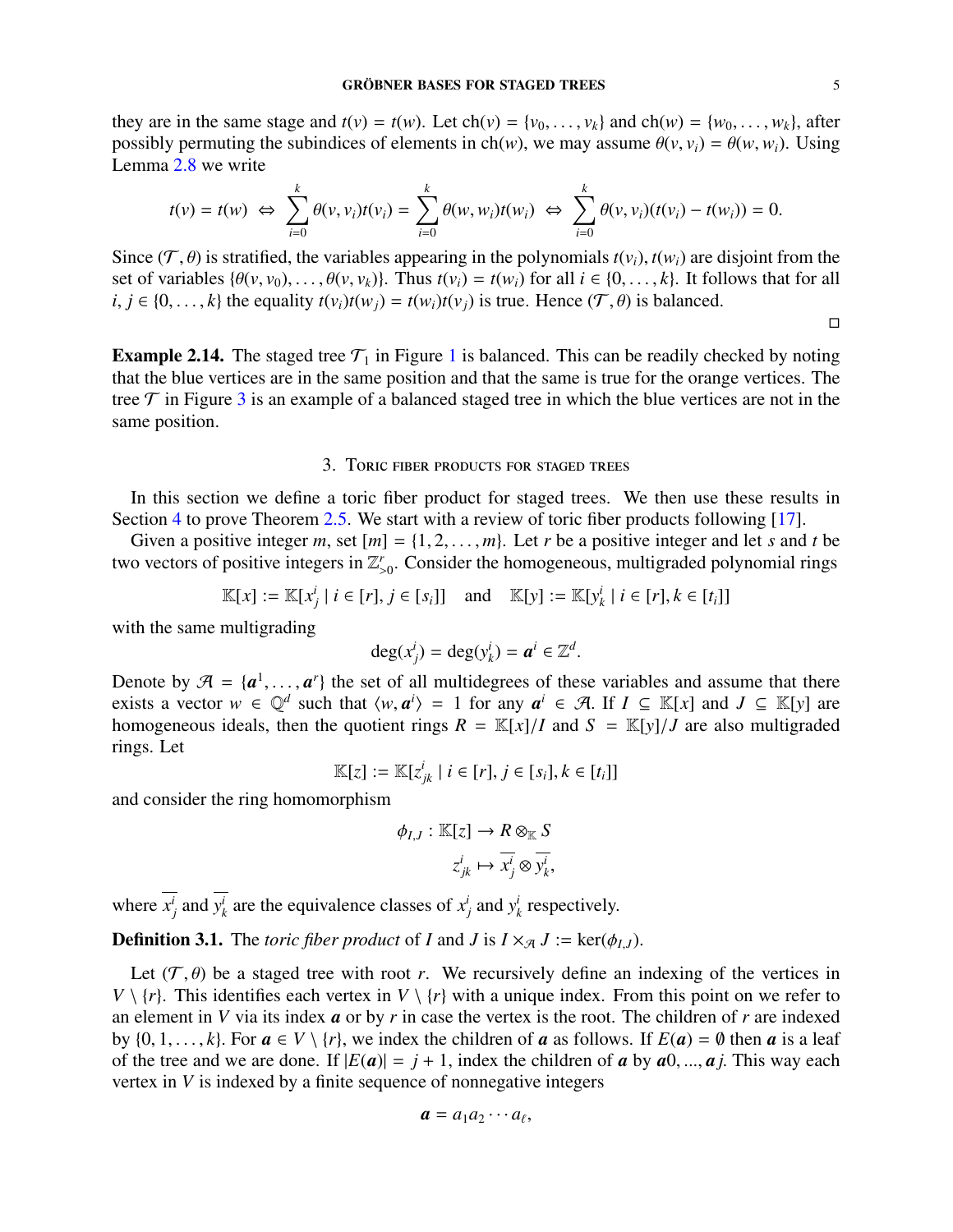where  $\ell$  is the level of  $\alpha$ . All vertices of the trees in Figure [1](#page-4-1) are indexed following this rule. In Figure [1](#page-4-1) the index of each vertex is displayed immediately above each vertex and on the side for the leaves. We denote by  $i<sub>T</sub>$  the set of indices of the leaves in  $T$ .

<span id="page-7-0"></span>**Definition 3.2.** Let  $(T, \theta)$  be a staged tree. If every leaf in T has level one then we call T a *one-level tree.* We reserve for it the special notation  $(B, t)$  where *t* is the set of edge labels of  $B$ .

<span id="page-7-1"></span>**Definition 3.3.** Let  $(\mathcal{T}, \theta)$  be a staged tree and  $G = \{G_1, \ldots, G_r\}$  be a partition of the set of leaves *i*<sub>T</sub>. For each *i* ∈ [*r*], let  $(B_i, t^{(i)})$  be a one-level tree as in Definition [3.2](#page-7-0) with label set  $t^{(i)}$ . We define the *aluing component*  $T_{\Omega}$  associated to  $T$  and  $G$  as the disjoint upion of  $(B, t^{(i)})$  namely the *gluing component*  $T_G$  associated to  $T$  and  $G$  as the disjoint union of  $(\mathcal{B}_i, t^{(i)})$ , namely

$$
\mathcal{T}_G = \bigsqcup_{i \in [r]} (\mathcal{B}_i, t^{(i)}).
$$

We denote by  $[\mathcal{T}, \mathcal{T}_G]$  the tree obtained by gluing  $\mathcal{B}_i$  to the leaf *a* for all  $a \in G_i$  and all  $i \in [r]$ .

**Remark 3.4.** The labelling in  $[T, T_G]$  is inherited from the labellings of T and  $T_G$ . With this labelling  $[T, \mathcal{T}_G]$  is a staged tree. Moreover,  $i_{[T, \mathcal{T}_G]} = \{ak \mid a \in G_i, k \in i_{\mathcal{B}_i}, i \in [r]\}$ . The stages in  $[T, \mathcal{T}_G]$  are the ones inherited from  $\mathcal{T}$  union the new stages determined by  $G$ . This means that two  $[T, \mathcal{T}_G]$  are the ones inherited from  $\mathcal T$  union the new stages determined by *G*. This means that two vertices  $a, b \in i_{\mathcal{T}}$  are in the same stage in  $[\mathcal{T}, \mathcal{T}_G]$  provided  $a, b \in G_i$ .

We relate ker( $\varphi_{[T, \mathcal{T}_G]}$ ) to the toric fiber product of the two ideals ker( $\varphi_T$ ) and the zero ideal  $\langle 0 \rangle$ . Let  $\mathcal{T}, G, \mathcal{T}_G$  and  $[\mathcal{T}, \mathcal{T}_G]$  be as in Definition [3.3.](#page-7-1) First we associate to  $\mathcal{T}_G$  the ring  $\mathbb{R}[p]_{\mathcal{T}_G} := \mathbb{R}[p] \cup \{k \in \mathbf{i}_G, i \in [r]\}$  and the ring man  $\mathbb{R}[p_{l}^{i}]$  $\mathbf{i}_{k}$  |  $k \in \mathbf{i}_{\mathcal{B}_i}, \mathbf{i} \in [r]$ ] and the ring map

$$
\varphi_{\mathcal{T}_G}: \mathbb{R}[p]_{\mathcal{T}_G} \to \mathbb{R}[\Theta]_{\mathcal{T}_G}
$$

$$
p_k^i \mapsto t_k^{(i)}.
$$

Since there is a one-to-one correspondence between the variables  $p_i^i$  $\frac{i}{k}$  and  $t_k^{(i)}$ <sup>(*i*</sup>), we see that  $\varphi_{\mathcal{T}_G}$  is an  $\varphi$  variables in  $\mathbb{R}[n]$ <sub>c</sub> by isomorphism. In particular, ker( $\varphi_{T_G}$ ) =  $\langle 0 \rangle$ . Second, using *G* we regroup the variables in  $\mathbb{R}[p]_{\mathcal{T}}$  by

$$
\mathbb{R}[p]_{\mathcal{T}} = \mathbb{R}[p_j^i \mid j \in G_i, i \in [r]].
$$

We define the multigrading on the polynomial rings  $\mathbb{R}[p]_{\mathcal{T}}$  and  $\mathbb{R}[p]_{\mathcal{T}_G}$  as

$$
\deg(p_j^i) = \deg(p_k^i) = \boldsymbol{e}_i, \text{ for } \boldsymbol{j} \in G_i, k \in \boldsymbol{i}_{\mathcal{B}_i}, i \in [r].
$$

Here  $e_i$  is the *i*th standard unit vector in  $\mathbb{Z}^r$ . If  $\mathcal A$  is the set of all these multidegrees, then  $\mathcal A$  is linearly independent as it is a collection of standard unit vectors in  $\mathbb{Z}^r$ . We say a homogeneous polynomial in the ring  $\mathbb{R}[p]_{\mathcal{T}}$  or  $\mathbb{R}[p]_{\mathcal{T}_G}$  is A-*graded* whenever it is homogeneous with respect to the multigrading determined by  $\mathcal{A}$ .

Fix  $R = \mathbb{R}[p]_{\mathcal{T}}$  / ker( $\varphi_{\mathcal{T}}$ ),  $S = \mathbb{R}[p]_{\mathcal{T}_G}$  / ker( $\varphi_{\mathcal{T}_G}$ ) and let  $\mathbb{R}[p]_{[\mathcal{T},\mathcal{T}_G]} = \mathbb{R}[p]$ <br>in Consider the ring homomorphism  $j_k$ |  $j \in G_i$ ,  $k \in i_{\mathcal{B}_i}$ ,  $i \in$ [*r*]]. Consider the ring homomorphism

(3) 
$$
\psi : \mathbb{R}[p]_{[\mathcal{T}, \mathcal{T}_G]} \to R \otimes_{\mathbb{R}} S \n p^i_{jk} \mapsto \overline{p^i_j} \otimes \overline{p^i_k}, \quad \text{for } j \in G_i, k \in i_{\mathcal{B}_i} i \in [r].
$$

The ideal ker( $\psi$ ) = ker( $\varphi_{\tau}$ ) ×  $\pi$   $\langle 0 \rangle$  is the toric fiber product of ker( $\varphi_{\tau}$ ) and  $\langle 0 \rangle$ .

<span id="page-7-2"></span>**Proposition 3.5.** *Let*  $\mathcal{T}, G, \mathcal{T}_G$  *and*  $[\mathcal{T}, \mathcal{T}_G]$  *be as in Definition [3.3.](#page-7-1) Suppose that* ker( $\varphi_{\mathcal{T}}$ ) *is homogeneous with respect to the multigrading given by* A*. Then*

$$
\ker(\varphi_{[\mathcal{T},\mathcal{T}_G]}) = \ker(\varphi_{\mathcal{T}}) \times_{\mathcal{A}} \langle 0 \rangle.
$$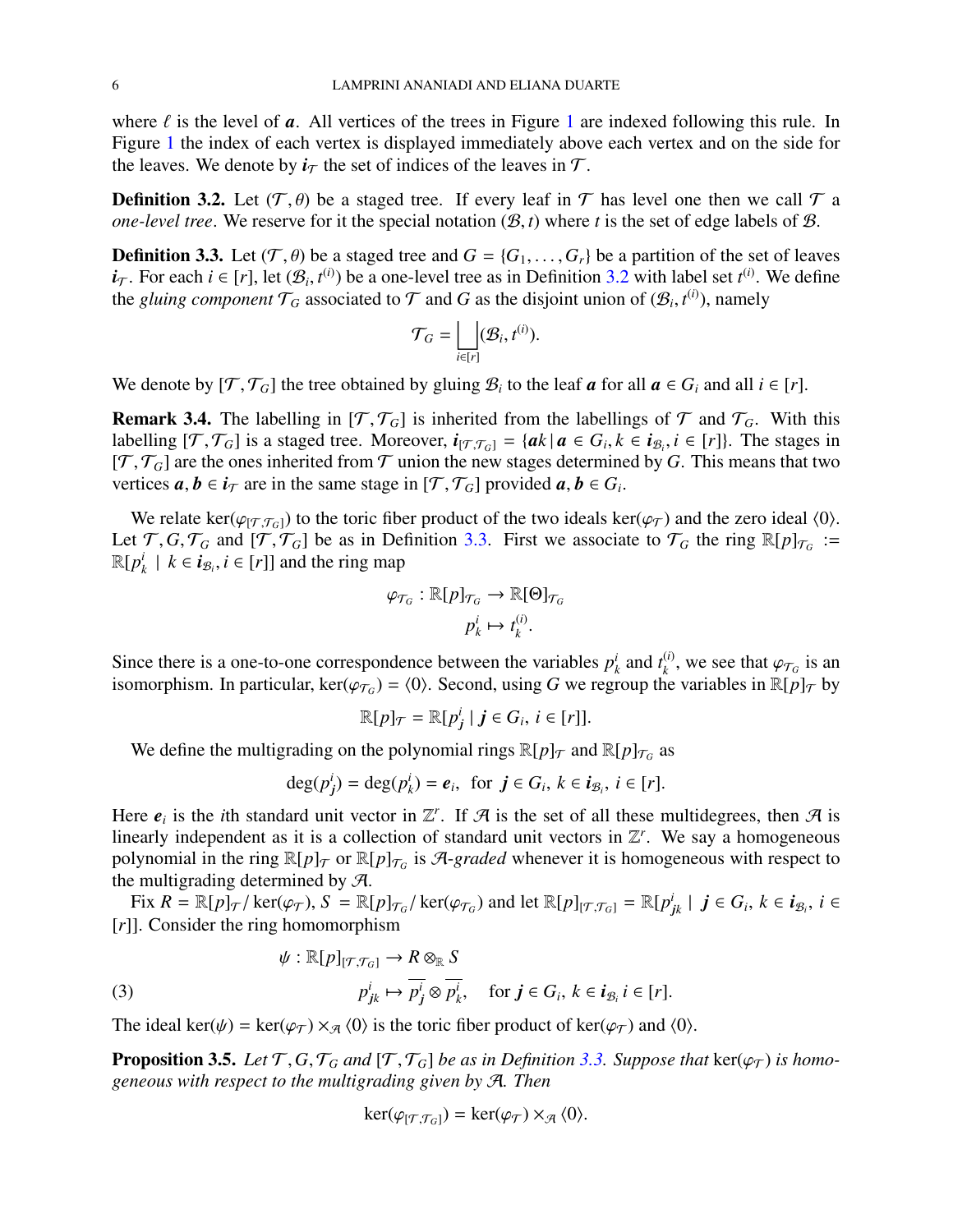*Proof.* For each  $jk \in i_{[T, \mathcal{T}_G]}$ , the map  $\varphi_{[T, \mathcal{T}_G]}$  can be rewritten as

$$
p_{jk} \mapsto z \cdot \prod_{e \in E(\lambda_{jk})} \theta(e) = z \cdot \left( \prod_{e \in E(\lambda_j)} \theta(e) \right) \theta(j, jk)
$$

where  $\theta(j, jk) = t_k^{(i)}$ <br>ker( $\theta \geq 0$ ) is  $\theta$ -homog <sup>(*i*</sup>). Written in this factored form we see that  $\varphi_{[T, \mathcal{T}_G]}$  factors trough  $\psi$ . Since  $\alpha_{\text{open}}$  superious we conclude  $\ker((\alpha_{\text{max}}) - \ker((\alpha_{\text{max}}) \times \pi / 0)$ ker( $\varphi_{\tau}$ ) is A-homogeneous we conclude ker( $\varphi_{[\tau,\tau_{G}]}$ ) = ker( $\varphi_{\tau}$ ) × <sub>A</sub> $\langle 0 \rangle$ .

 $\Box$ 

We make several remarks on the scope of Proposition [3.5](#page-7-2) via the next set of examples.

<span id="page-8-1"></span>**Definition 3.6.** Let  $(T, \theta)$  be a stratified staged tree of level *m*. For  $1 \le q \le m$  we define  $V_{\le q} :=$ ∪ *q <sup>q</sup>*</sup>/*V<sub>i</sub>* where *V<sub>q</sub>* := {*v* ∈ *V* |  $\ell(v) = q$ } and  $E_{\leq q} := \{(v, w) \in E | \ell(v) \leq q, \ell(w) \leq q\}$ . The staged  $\Theta$  ( $\mathcal{T}^{(q)}$ )  $\Theta$ ) is defined to be the subtree  $\mathcal{T}^{(q)}$  of  $\mathcal{T}$  with vertex set *V* adge set *F* a tree ( $\mathcal{T}^{(q)}$ ,  $\theta$ ) is defined to be the subtree  $\mathcal{T}^{(q)}$  of  $\mathcal T$  with vertex set  $V_{\leq q}$ , edge set  $E_{\leq q}$  and labeling induced from  $\mathcal T$ induced from  $\mathcal{T}$ .

<span id="page-8-2"></span>**Example 3.7.** Consider the staged tree  $\mathcal{T}_1$  $\mathcal{T}_1$  in Figure 1 and let  $\mathcal{T} = \mathcal{T}_1^{(3)}$  $1^{(3)}$  as in Definition [3.6.](#page-8-1) Then  $\mathcal{T}$  is a staged tree with label set { $s_0$ , ...,  $s_9$ }. Fix  $G = \{ \{000, 010, 100, 110\}, \{001, 011, 101, 111\} \}$ and  $\mathcal{T}_G = (\mathcal{B}_1, \{s_{10}, s_{11}\}) \sqcup (\mathcal{B}_2, \{s_{12}, s_{13}\})$ . With this choice of  $\mathcal{T}, G$  and  $\mathcal{T}_G$  we see that  $\mathcal{T}_1 =$  $[T, \mathcal{T}_G]$ . Now  $\mathbb{R}[p]_{\mathcal{T}} = \mathbb{R}[p_a^i | a \in G_i, i \in \{1, 2\}]$ , hence  $\deg(p_{000}^1, p_{010}^1, p_{100}^1, p_{110}^1) = e_1$  and  $\deg(p_1^2, p_1^2, p_1^2, p_1^2, p_1^2, p_1^2, p_1^2, p_1^2, p_1^2, p_1^2, p_1^2, p_1^2, p_1^2, p_1^2, p_1^2, p_1^2, p_1$ deg( $p_{001}^2$ ,  $p_{011}^2$ ,  $p_{101}^2$ ,  $p_{111}^2$ ) =  $e_2$  so  $\mathcal{A} = \{e_1, e_2\} \subset \mathbb{Z}^2$  is of full rank. The ideal

$$
\ker(\varphi_{\mathcal{T}}) = \langle p_{000}^1 p_{101}^2 - p_{100}^1 p_{011}^2, p_{010}^1 p_{111}^2 - p_{110}^1 p_{011}^2 \rangle
$$

is A-graded. Hence by Proposition [3.5](#page-7-2) ker( $\varphi_{\tau_1}$ ) = ker( $\varphi_{\tau}$ ) ×  $\pi$   $\langle 0 \rangle$ .

**Example 3.8.** Let  $\mathcal{T}_2$  be the staged tree from Figure [1.](#page-4-1) We proceed in a similar fashion as in Example [3.7.](#page-8-2) Set  $\mathcal{T} = \mathcal{T}_2^{(2)}$  $\mathcal{T}_2^{(2)}$ ,  $G = \{ \{00, 01, 10\}, \{11, 31\}, \{20, 21, 30\} \}$  and  $\mathcal{T}_G = (\mathcal{B}_1, \{s_8, s_9\}) \sqcup$ <br>(iii) Then  $\mathcal{T}_2 = [\mathcal{T}, \mathcal{T}_G]$  The set G defines a multiorading on  $\mathbb{R}[n]_{\mathcal{T}_2}$  $(\mathcal{B}_2, \{s_{12}, s_{13}\}) \sqcup (\mathcal{B}_3, \{s_{10}, s_{11}\})$ . Then  $\mathcal{T}_2 = [\mathcal{T}, \mathcal{T}_G]$ . The set *G* defines a multigrading on  $\mathbb{R}[p]_{\mathcal{T}}$ with  $\mathcal{A} = \{e_1, e_2, e_3\} \subset \mathbb{Z}^3$ . The ideal ker( $\varphi_{\mathcal{T}}$ ) =  $\langle p_{00}^1 p_{11}^2 - p_{10}^1 p_{01}^1, p_{20}^3 p_{21}^2 - p_{30}^3 p_{21}^3 \rangle$  is not  $\mathcal{A}$ -graded.<br>Thus in this case ker( $\varphi_{\mathcal{T}}$ )  $\neq$  ker( $\varphi_{\mathcal{T}}$ ) × Thus in this case  $\ker(\varphi_{\tau_2}) \neq \ker(\varphi_{\tau}) \times_{\mathcal{A}} \langle 0 \rangle$ .

**Example 3.9.** Let  $\mathcal{T}_3$  be the staged tree from Figure [1](#page-4-1) and  $\mathcal{T} = \mathcal{T}_3^{(2)}$  $3^{(2)}$ . As in the previous examples, fix  $G = \{(00, 01, 10, 31), (20, 21, 30, 11)\}$  and  $\mathcal{T}_G = (\mathcal{B}_1, \{s_8, s_9\}) \sqcup (\mathcal{B}_2, \{s_{10}, s_{11}\})$  so  $\mathcal{T}_3 = [\mathcal{T}, \mathcal{T}_G]$ . The set *G* defines a multigrading on  $\mathbb{R}[p]_{\mathcal{T}}$  with  $\mathcal{A} = \{e_1, e_2\} \subset \mathbb{Z}^2$ . The ideal ker( $\varphi_{\mathcal{T}}$ ) =  $\langle p_{00}^1 p_{11}^2 - p_{11}^1 p_1^2 - p_{11}^1 p_2^2 - p_{11}^1 - p_{11}^2 p_1^2 \rangle$  is not *A*-graded. However there  $p_{10}^1 p_{01}^1, p_{20}^2 p_{31}^1 - p_{30}^2 p_{21}^2$  is not A-graded. However there is a nonempty principal subideal of  $ker(\rho_{\infty})$  that is A-homogeneous. This principal ideal *Q* is generated by the quartic  $p_1^1, p_2^2, p_3^2, p$  $ker(\varphi_{\mathcal{T}})$  that is A-homogeneous. This principal ideal *Q* is generated by the quartic  $p_{00}^1 p_{11}^2 p_{20}^2 p_{31}^1 - p_{11}^1 p_{12}^2 p_{21}^2$ . In this case ker( $(\varphi_{\mathcal{T}}) = Q \times \pi$  (0). This does not fall in the context of  $p_{01}^1 p_{10}^1 p_{21}^2 p_{30}^2$ . In this case ker( $\varphi_{\tau_3}$ ) =  $Q \times_{\mathcal{A}} \langle 0 \rangle$ . This does not fall in the context of Proposition [3.5](#page-7-2) since ker( $\varphi_{\tau_3}$ ) + ker( $\varphi_{\tau_3}$ )  $\times_{\mathcal{A}} \langle 0 \rangle$ since ker( $\varphi_{\tau_3}$ )  $\neq$  ker( $\varphi_{\tau}$ )  $\times_{\mathcal{A}}$   $\langle 0 \rangle$ .

#### 4. Proof of main theorem

<span id="page-8-0"></span>The main ingredient in the proof of Theorem [2.5](#page-4-0) is the toric fiber product. The idea of the proof is that when ( $\mathcal{T}, \theta$ ) is balanced and stratified, we can construct ker( $\varphi_{\mathcal{T}}$ ) in a finite number of steps using Proposition [3.5.](#page-7-2)

Start with a one-level probability tree  $\mathcal{T}_1$ . Let  $G^1$  be a partition of  $i_{\mathcal{T}_1}, \mathcal{T}_{G^1}$  be a gluing component and set  $\mathcal{T}_2 = [\mathcal{T}_1, \mathcal{T}_{G^1}]$ . In the inductive step,  $\mathcal{T}_{j+1} = [\mathcal{T}_j, \mathcal{T}_{G^j}]$  with  $r_j := |G^j|$ . At each step *j* we also require that the label set of  $\mathcal{T}_{G^j}$  is disjoint from the label set of  $\mathcal{T}_{G^j}$ . Aft also require that the label set of  $\mathcal{T}_G$ *j* is disjoint from the label set of  $\mathcal{T}_j$ . After *n* iterations, we obtain a stratified staged tree  $\mathcal{T}_n$  whose set of stages is exactly  $\bigcup_{j=1}^{n-1} G^j$ . Whenever a staged tree  $(\mathcal{T}, \theta)$  is constructed in this way so  $\mathcal{T} - \mathcal{T}$  for some *n* we say  $\mathcal{T}$  is an *inductively constructed* constructed in this way so  $\mathcal{T} = \mathcal{T}_n$  for some *n* we say  $\mathcal{T}$  is an *inductively constructed* staged tree.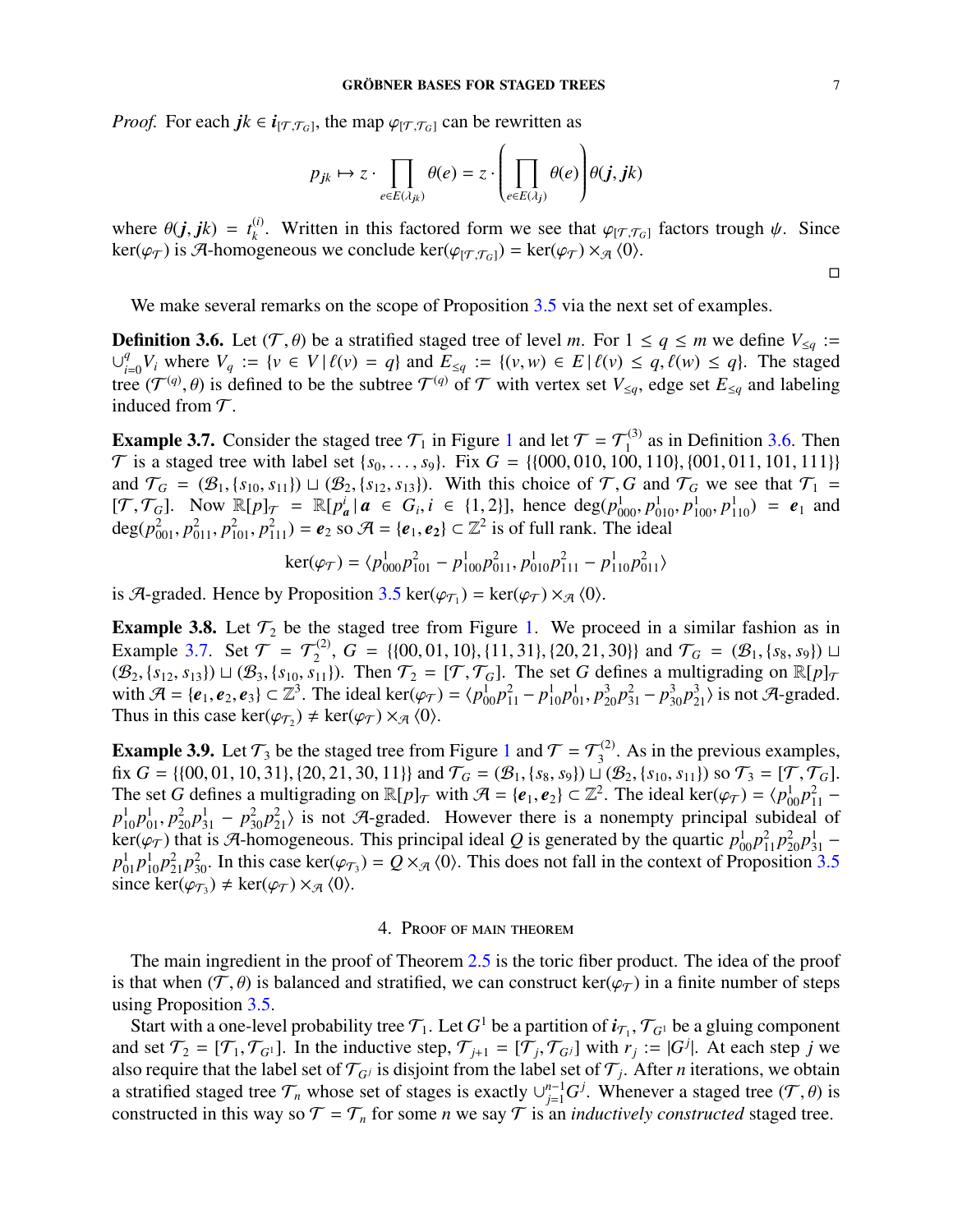We recall a theorem from [\[17\]](#page-18-0) concerning the defining equations of a toric fiber product. To state this theorem we use the notation for toric fiber products from Section [3.](#page-6-0)

<span id="page-9-0"></span>**Theorem 4.1** ([\[17,](#page-18-0) Theorem 2.9]). *Suppose that*  $\mathcal{A}$  *is linearly independent. Let*  $F \subset I$  *be a homogeneous Gröbner basis for I with respect to the weight vector*  $\omega_1$  *and let*  $H \subset J$  *be a homogeneous Gröbner basis for J with respect to the weight vector*  $\omega_2$ *. Let*  $\omega$  *be a weight vector such that* Quad<sub>*B</sub>*</sub> *is a Gröbner basis for I<sub>B</sub>. Then* 

$$
\text{Lift}(F) \cup \text{Lift}(H) \cup \text{Quad}_B
$$

*is a Gröbner basis for I*  $\times_{\mathcal{A}}$  *J with respect to the weight order*  $\phi_E^*$ <br> $\epsilon > 0$  $\kappa_B^*(\omega_1, \omega_2)$  +  $\epsilon \omega$  *for sufficiently small*  $\epsilon > 0$ .

We use this result to obtain a Gröbner basis of any inductively constructed staged tree. Theorem  $4.1$  has two important ingredients. The first is the set of equations denoted by  $Quad_B$ , these are quadratic equations that emerge from the construction of the toric fiber product. The second ingredient is the set  $\text{Lift}(F) \cup \text{Lift}(H)$ , these are the lifts of generators of the ideals *I* and *J* respectively.

We start by explaining the construction of the elements in Quad<sub>B</sub>. Let  $\mathcal{T}_j$  be an inductively constructed staged tree and  $\mathcal{T}_{j+1} = [\mathcal{T}_j, \mathcal{T}_{G}^j]$  with  $r_j = |G^j|$ . Consider the monomial map

(4)  
\n
$$
\phi_{B_j}: \mathbb{R}[p]_{\mathcal{T}_{j+1}} \to \mathbb{R}[p^i_a, p^i_k \mid a \in G^j_i, k \in i_{\mathcal{B}^j_i}, i \in [r_j]]
$$
\n
$$
p^i_{ak} \mapsto p^i_a p^i_k
$$

where  $B_j$  denotes the exponent matrix of the monomial map  $\phi_{B_j}$ . Set  $I_{B_j} = \text{ker}(\phi_{B_j})$  and

$$
\text{Quad}_{B_j} = \{ \frac{p_{ak_1}^i p_{bk_2}^i}{p_{ak_2}^i} - p_{bk_1}^i p_{ak_2}^i \mid a, b \in G_i^j, k_1 \neq k_2 \in i_{B_i^j}, i \in [r_j] \}.
$$

By Proposition 10 in [\[17\]](#page-18-0) Quad<sub>B<sub>*j*</sub></sub> is a Gröbner basis for  $I_{B_j}$  with respect to any term order that selects the underlined terms as leading terms.

We now explain the construction of the elements in Lift(*F*) ∪ Lift(*H*). Fix  $\mathcal{T}, G, \mathcal{T}_G$  and [ $\mathcal{T}, \mathcal{T}_G$ ] as in Definition [3.3](#page-7-1) and denote by A the multigrading of the rings  $\mathbb{R}[p]_{\mathcal{T}}, \mathbb{R}[p]_{[\mathcal{T},\mathcal{T}_G]}$  defined by *G*. We recall the definition of a lift of an A-graded polynomial in  $\mathbb{R}[p]_{\mathcal{T}}$  to the polynomial ring  $\mathbb{R}[p]_{[\mathcal{T},\mathcal{T}_G]}$  of the toric fiber product. Since we only consider pure quadratic binomials, we restrict the definition from  $[17]$  of lift to this particular case. Consider the  $\mathcal{A}$ -graded polynomial

$$
f = p_{a_1}^{i_1} p_{a_2}^{i_2} - p_{a_3}^{i_1} p_{a_4}^{i_2} \in \mathbb{R}[p]_{\mathcal{T}},
$$

where  $a_1, a_3 \in G_{i_1}, a_2, a_4 \in G_{i_2}$  and  $i_1, i_2 \in [r]$ . Set  $k = (k_1, k_2)$  with  $k_1 \in i_{\mathcal{B}_{i_1}}, k_2 \in i_{\mathcal{B}_{i_2}}$  and consider  $f_i \in \mathbb{R}[\eta]$  $f_k \in \mathbb{R}[p]_{[\mathcal{T},\mathcal{T}_G]}$  defined by

$$
f_k = p_{a_1k_1}^{i_1} p_{a_2k_2}^{i_2} - p_{a_3k_1}^{i_1} p_{a_4k_2}^{i_2}
$$

**Definition 4.2.** Let A be the multigrading of the rings  $\mathbb{R}[p]_T$ ,  $\mathbb{R}[p]_T$ ,  $\mathbb{R}[p]_T$ ,  $\mathbb{R}[p]_T$ ,  $\mathbb{R}[p]_T$ ,  $\mathbb{R}[p]_T$ ,  $\mathbb{R}[p]_T$ ,  $\mathbb{R}[p]_T$ ,  $\mathbb{R}[p]_T$ ,  $\mathbb{R}[p]_T$ ,  $\mathbb{R}[p]_T$ ,  $\mathbb{R}[p]_$ *F* ∈ ker( $\varphi$ *T*) be a collection of pure A-graded binomials. We associate to each *f* ∈ *F* the set  $T_f = i_{\mathcal{B}_{i_1}} \times i_{\mathcal{B}_{i_2}}$  of indices and define

$$
Lift(F) = \{f_k : f \in F, k \in T_f\}.
$$

The set Lift(*F*) is called the lifting of *F* to ker( $\varphi_{\tau}$ ) ×  $\pi$   $\langle 0 \rangle$  (see [\[17\]](#page-18-0)).

**Definition 4.3.** Let  $\mathcal{T}_n$  be an inductively constructed staged tree with  $\mathcal{T}_i = [\mathcal{T}_{i-1}, \mathcal{T}_{G^i}]$  for  $1 \le i \le n$ and let  $\mathcal{A}_i$  be the grading in  $\mathbb{R}[p]_{\mathcal{T}_i}$  determined by  $G^i$ . Fix two nonnegative integers *i*, *q* with  $0 \le i + a \le n - 1$ . We define  $0 \leq i + q \leq n - 1$ . We define

$$
\text{Lift}^q(\text{Quad}_{B_i}) := \text{Lift}_{\mathcal{A}_{i+q}}(\cdots(\text{Lift}_{\mathcal{A}_{i+2}}(\text{Lift}_{\mathcal{A}_{i+1}}(\text{Quad}_{B_i})))\cdots)
$$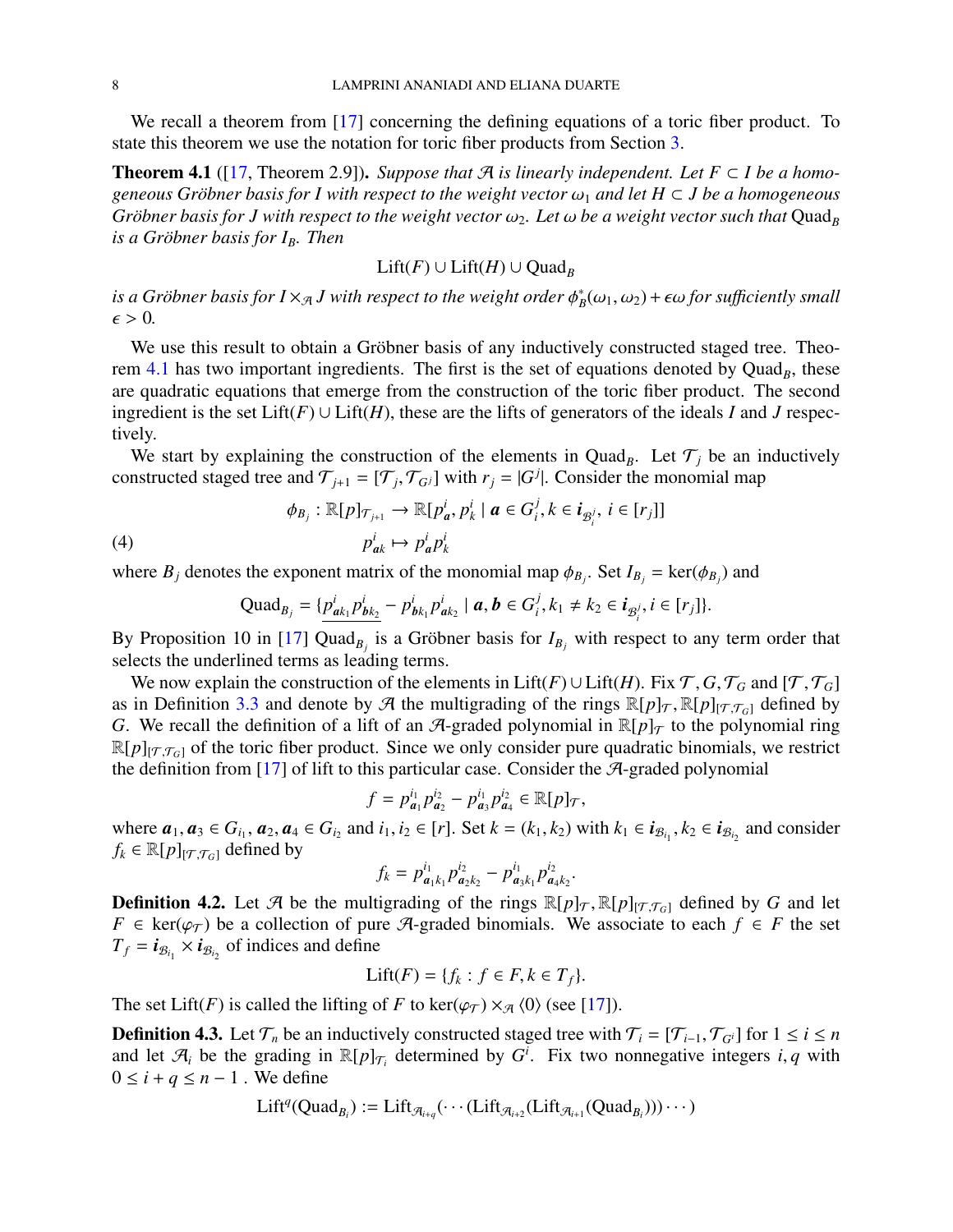where the subscript in Lift<sub>A</sub>( $\cdot$ ) indicates the grading of the argument is with respect to A.

We formulate a lemma that says that certain staged subtrees of balanced and stratified staged trees are also balanced and stratified.

<span id="page-10-1"></span>**Lemma 4.4.** *Let* ( $T$ , $\theta$ ) *be a staged tree of level m and let q be a positive integer with*  $1 \leq q \leq m-1$ *. If* ( $T$ , $\theta$ ) is balanced and stratified then the staged subtree  $T^{(q)}$  of  $T$  as defined in Definition [3.6](#page-8-1) is also balanced and stratified *also balanced and stratified.*

*Proof.* We must prove that if  $a, b$  are two vertices in  $\mathcal{T}^{(q)}$  that are in the same stage, then they satisfy condition  $(\star)$  in  $\mathbb{R}[\Theta]_{\mathcal{F}^{(q)}}$ . Since  $\mathcal{T}$  is balanced then  $a, b$  satisfy condition  $(\star)$  in satisfy condition ( $\star$ ) in  $\mathbb{R}[\Theta]_{\mathcal{T}(q)}$ . Since T is balanced, then *a*, *b* satisfy condition ( $\star$ ) in  $\mathbb{R}[\Theta]_{\mathcal{T}}$ . Namely,

<span id="page-10-0"></span>(5) 
$$
t(\mathbf{a}k_1)t(\mathbf{b}k_2) = t(\mathbf{a}k_2)t(\mathbf{b}k_1) \text{ in } \mathbb{R}[\Theta]_{\mathcal{T}}
$$
 for all  $k_1, k_2 \in \{0, ..., |\text{ch}(\mathbf{a})|\}.$ 

For a vertex *v* in  $\mathcal{T}^{(q)}$  define  $[v] = \{u \in i_{\mathcal{T}^{(q)}} |$  the root-to-*u* path in  $\mathcal{T}^{(q)}$  goes through *v*}. Then by a repeated use of Lemma [2.8,](#page-5-1) for  $c \in \{ak_1, bk_2, ak_2, bk_1\}$ ,

$$
t(c) = \sum_{u \in [c]} \prod_{e \in E(\lambda_u)} \theta(e)t(u)
$$

where  $\lambda_u$  is the *c* to *u* path in  $\mathcal{T}^{(q)}$ . Here  $t(c)$  is an element of  $\mathbb{R}[\Theta]_{\mathcal{T}}$ . Denote by  $t(c)|_{\mathcal{T}^{(q)}}$  the nolynomial obtained from  $t(c)$  by specializing  $t(u) = 1$  for all  $u \in [c]$ . Since  $\mathcal{T}$  is st polynomial obtained from  $t(c)$  by specializing  $t(u) = 1$  for all  $u \in [c]$ . Since  $\mathcal T$  is stratified,  $t(c)|_{\mathcal T^{(q)}}$ is the interpolating polynomial of the subtree  $\mathcal{T}^{(q)}$  rooted at *c*. Applying this specialization to [\(5\)](#page-10-0) yields condition ( $\star$ ) for the vertices *a*, *b* in  $\mathbb{R}[\Theta]_{\mathcal{T}(q)}$ .

 $\Box$ 

<span id="page-10-3"></span>**Proposition 4.5.** Let  $\mathcal{T}_i$  be a balanced and inductively constructed staged tree. Suppose  $\mathcal{T}_{i+1}$  =  $[T_i, T_{G^i}]$  *and*  $T_{i+1}$  *is balanced. Then the elements in* 

$$
Lifti-2(QuadB1), Lifti-3(QuadB2),..., Lift(QuadBi-2), QuadBi-1
$$

*are* A*i-graded.*

*Proof.* Note that any inductively constructed staged tree is stratified, therefore  $\mathcal{T}_i$  and  $\mathcal{T}_{i+1}$  are stratified. By assumption  $\mathcal{T}_i$  is inductively constructed, therefore there is a sequence of trees and gluing components  $(\mathcal{T}_1, \mathcal{T}_{G^1}), \ldots, (\mathcal{T}_{i-1}, \mathcal{T}_{G^{i-1}})$  from which  $\mathcal{T}_i$  is constructed. Fix  $q \in \{0, 1, \ldots, i-2\}$ <br>and  $i - i - q - 1$  we show that the binomials in Lift<sup>q</sup>(Ouad-) are  $\mathcal{A}_i$ -oraded. To this end we and  $j = i - q - 1$ , we show that the binomials in Lift<sup>q</sup>(Quad<sub>*B<sub>j</sub>*</sub>) are  $\mathcal{A}_i$ -graded. To this end we prove that for *m* such that  $0 \le m \le q$ , the equations in Lift<sup>*m*</sup>(Quad<sub>*B<sub>j</sub>*</sub>) are  $\mathcal{A}_{j+m+1}$ -graded. The proof is by induction on *m*.

Fix  $m = 0$ , we show that the elements in Quad<sub>B<sub>*j*</sub></sub> are  $\mathcal{A}_{j+1}$ -graded. The equations

$$
\text{Quad}_{B_j} = \bigcup_{\alpha=1}^{r_j} \{p_{a k_1} p_{b k_2} - p_{b k_1} p_{a k_2} \mid a, b \in G_{\alpha}^j, k_1, k_2 \in i_{B_{\alpha}^j}\}\
$$

are the generators of  $I_{B_j}$ . The multidegrees  $\mathcal{A}_{j+1}$  are defined according to the partition  $G^{j+1}$  of the leaves of  $\mathcal{T}_{j+1}$ . If two leaves in  $\mathcal{T}_{j+1}$  are in the same set of the partition  $G^{j+1}$  then they have the same degree. Since  $\mathcal{T}_i$  is balanced and  $\mathcal{T}_{j+2} = \mathcal{T}_i^{(j+2)}$  $\tau_i^{(j+2)}$  then by Lemma [4.4](#page-10-1) the staged tree  $\mathcal{T}_{j+2}$  is balanced. Therefore all the vertices in the stages  $G^j = \{G^j_1\}$  $\{G_i^j, \ldots, G_{r_j}^j\}$  satisfy condition  $(\star)$  in  $\mathbb{R}[\Theta]_{\mathcal{T}_{j+2}}$ . This means that for all  $\alpha \in \{1, ..., r_j\}$  and  $\boldsymbol{a}, \boldsymbol{b} \in G_{\alpha}^j$ 

<span id="page-10-2"></span>(6) 
$$
t(\boldsymbol{a}k_1)t(\boldsymbol{b}k_2) = t(\boldsymbol{b}k_1)t(\boldsymbol{a}k_2) \text{ for } k_1, k_2 \in \boldsymbol{i}_{\mathcal{B}_{\alpha}^j}
$$

where  $\text{ch}(a) = \{ak | k \in i_{\mathcal{B}_{q}^{j}}\}\$  and  $\text{ch}(b) = \{bk | k \in i_{\mathcal{B}_{q}^{j}}\}\$ .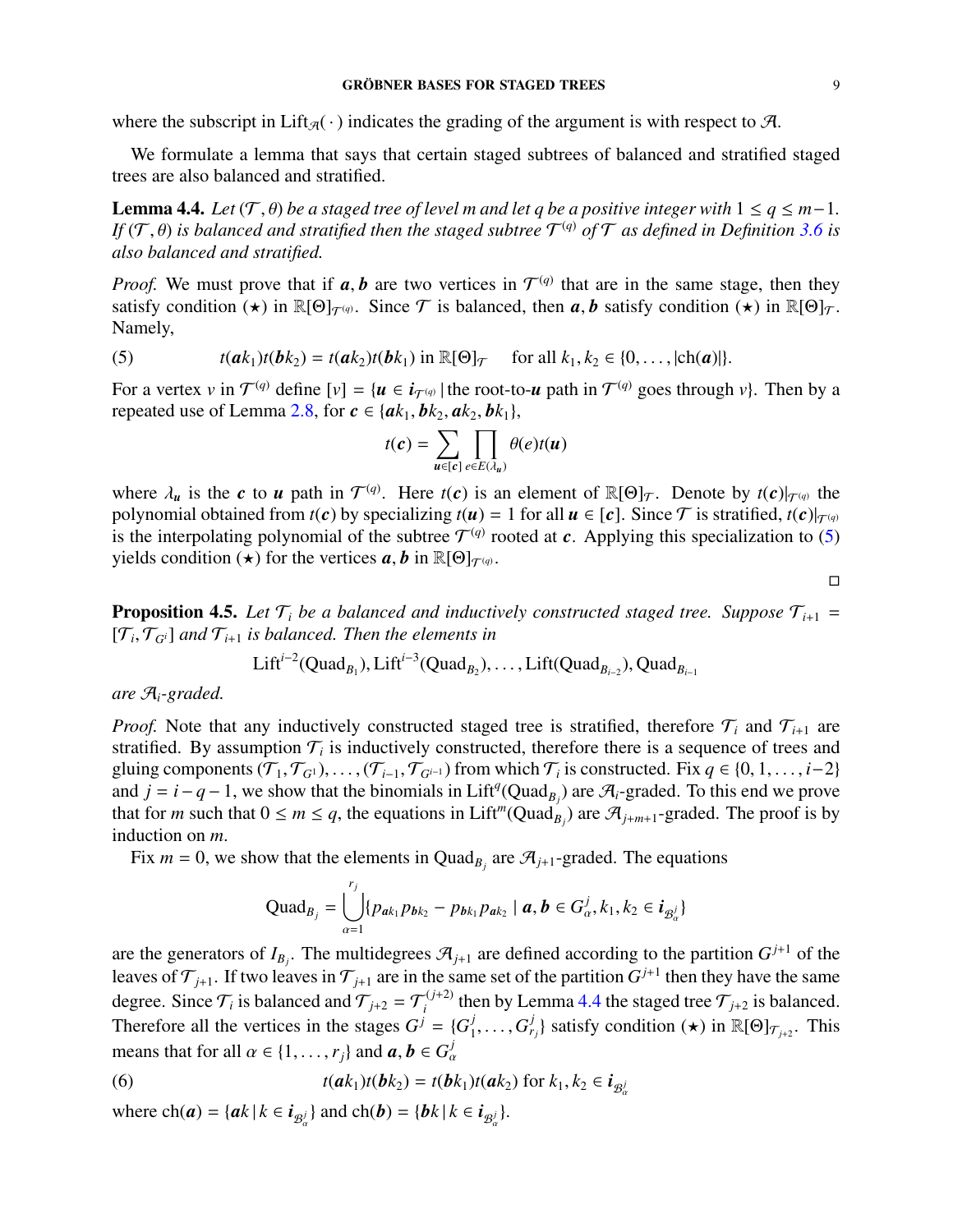Using the construction of  $\mathcal{T}_{j+2}$  from  $\mathcal{T}_{j+1}$  and  $\mathcal{T}_{G^{j+1}}$ , we see that for any index  $c \in \{ak, bk \mid \mathcal{T}_{G^{j+1}} \}$  $k \in i_{\mathcal{B}_\alpha^j}$  of the leaves of  $\mathcal{T}_{j+1}$ ,  $t(c)$  is equal to the interpolating polynomial  $t_{\mathcal{B}^{j+1}}$  of some one-level probability tree  $\mathcal{B}^{j+1}$  in  $\mathcal{T}_{G^{j+1}}$ . Also, the assignment  $t(c) = t_{\mathcal{B}^{j+1}}$  determines the degree of  $p_c$  in  $\mathbb{R}[p]_{\mathcal{T}_{j+1}}$ . To be precise, if  $t(c) = t(c')$  for  $c, c' \in \{ak, bk \mid k \in i_{\mathcal{B}_a^j}\}\)$  then  $c$  and  $c'$  are in the same set of the partition  $G^{j+1}$  hence  $deg(p_c) = deg(p_{c'})$ . The fact that Equation [\(6\)](#page-10-2) holds for  $\mathcal{T}_{j+2}$  means that in  $\mathbb{R}[\Theta]_{\mathcal{T}_{j+2}}$  we have

<span id="page-11-0"></span>(7) 
$$
t(\mathbf{a}k_1)t(\mathbf{b}k_2) = t_{\mathcal{B}_1^{j+1}}t_{\mathcal{B}_2^{j+1}} = t(\mathbf{b}k_1)t(\mathbf{a}k_2)
$$

for some  $\mathcal{B}_1^{j+1}$  $\mathcal{B}_2^{j+1}$ <br>he proof  $C_2^{j+1} \in \mathcal{T}_{G^{j+1}}$ . Therefore  $\deg(p_{ak_1} p_{bk_2}) = \deg(p_{bk_1} p_{ak_2})$  with respect to  $\mathcal{A}_{j+1}$ . This completes the proof for  $m = 0$ .

As a result, all the equations in Quad<sub>*B<sub>j</sub>*</sub> can be lifted to elements in ker( $\varphi_{\tau_{j+2}}$ ). Using the notation (7) the lift of an element  $f - n + p$ ,  $p + q$ ,  $\in$  Quad<sub>e</sub>, depends on the assignment in Equation [\(7\)](#page-11-0), the lift of an element  $f = p_{ak_1}p_{bk_2} - p_{bk_1}p_{ak_2} \in Quad_{B_j}$  depends on the assignment  ${a_k}_1, a_k_2, b_k_1, b_k_2$   $\rightarrow$   ${B_1^{j+1}, B_2^{j+1}}$  $2^{j+1}$ . For instance, if  $t(a k_1) = t(b k_1) = t_{\mathcal{B}_1^{j+1}}$  and  $t(b k_2) = t(a k_2) = t$  $t_{\mathcal{B}_2^{j+1}}$  then  $T_f = i_{\mathcal{B}_1^{j+1}} \times i_{\mathcal{B}_2^{j+1}}$  so

$$
\text{Lift}(f) = \{f_{\beta} \mid \beta \in T_f\} = \{p_{a k_1 \beta_1}^1 p_{b k_2 \beta_2}^2 - p_{b k_1 \beta_1}^1 p_{a k_2 \beta_2}^2 \mid \beta_1 \in i_{\mathcal{B}_1^{j+1}}, \beta_2 \in i_{\mathcal{B}_2^{j+1}}\}.
$$

Suppose we have constructed  $\text{Lift}^{m-1}(\text{Quad}_{B_j})$  inductively by lifting the equations in  $\text{Quad}_{B_j}$  and at each step all equations lift. An element in Lift*<sup>m</sup>*−<sup>1</sup> (Quad*<sup>B</sup><sup>j</sup>* ) is a binomial of the form

<span id="page-11-1"></span>(8) 
$$
f = p_{a k_1 s} p_{b k_2 u'} - p_{b k_1 u} p_{a k_2 s'}
$$

where  $\alpha \in \{1, \ldots, r_j\}$ ,  $\alpha, \mathbf{b} \in G^j_\alpha$ ,  $k_1, k_2 \in \mathbf{i}_{\mathcal{B}^j_\alpha}$  and  $s, s', u, u'$  are sequences of nonnegative integers of least  $\mathbf{a}^i \in \mathbf{b}$  and  $\mathbf{a}^j \in \mathbf{b}$  and  $\mathbf{a}^j \in \mathbf{b}$  and  $\mathbf{a}^j \in \mathbf{b$ length *m* − 1 that arise as subindices after lifting *m* − 1 times. Note that  $ak_1s$ ,  $bk_2u'$ ,  $bk_1u$ ,  $ak_2s' \in$ <br>  $\vec{a}$  The claim is that (8) is  $\vec{a}$  - - oraded  $i_{\tau_{i+m}}$  The claim is that [\(8\)](#page-11-1) is  $\mathcal{A}_{j+m}$ -graded.

Following a similar argument as for  $m = 0$ , we know that two elements in the same set of the partition  $G^{j+m}$  have the same multidegree with respect to  $\mathcal{A}_{j+m}$ . As before, this condition can be verified for *f* by checking that

<span id="page-11-2"></span>(9) 
$$
t(\boldsymbol{a}k_1s)t(\boldsymbol{b}k_2u')=t(\boldsymbol{b}k_1u)t(\boldsymbol{a}k_2s')\text{ in }\mathbb{R}[\Theta]\mathcal{T}_{j+m+1}.
$$

For  $c \in \{ak_1, bk_2, ak_2, bk_1\}$ ,  $[c] := \{\beta \in i_{\mathcal{T}_{j+m}} \mid \text{the root-to-}\beta \text{ path in } \mathcal{T}_{j+m} \text{ goes trough } c\}$ . To check that Equation 0 holds, consider (2) from Definition 2.10 for the vertices  $\sigma, \mathbf{b} \in C^j$ . This constitution that Equation [9](#page-11-2) holds, consider [\(2\)](#page-5-2) from Definition [2.10](#page-5-0) for the vertices  $a, b \in G_a^j$ . This equation<br>is  $t(a k_1) t(b k_2) - t(b k_1) t(a k_2)$  where  $k_1, k_2 \in \mathbf{i}$ . We use I emma 2.8 to rewrite this equation as is  $t(\mathbf{a}k_1)t(\mathbf{b}k_2) = t(\mathbf{b}k_1)t(\mathbf{a}k_2)$  where  $k_1, k_2 \in \mathbf{i}_{\mathcal{B}_\alpha^j}$ . We use Lemma [2.8](#page-5-1) to rewrite this equation as

<span id="page-11-3"></span>(10) 
$$
\left(\sum_{ak_1 s \in [ak_1]} \left( \prod_{e \in E(ak_1 \rightarrow ak_1 s)} \theta(e) \right) t(ak_1 s) \right) \cdot \left( \sum_{bk_2 u' \in [bk_2]} \left( \prod_{e \in E(bk_2 \rightarrow bk_2 u')} \theta(e) \right) t(bk_2 u') \right) = \left(\sum_{bk_1 u \in [bk_1]} \left( \prod_{e \in E(bk_1 \rightarrow bk_1 u)} \theta(e) \right) t(bk_1 u) \right) \cdot \left( \sum_{ak_2 s' \in [ak_2]} \left( \prod_{e \in E(ak_2 \rightarrow ak_2 s')} \theta(e) \right) t(ak_2 s') \right).
$$

When we specialize  $t(\mathbf{a}k_1 s) = t(\mathbf{b}k_2 u') = t(\mathbf{b}k_1 u) = t(\mathbf{a}k_2 s') = 1$  in each sum in Equation [\(10\)](#page-11-3) we recover the interpolating polynomials for  $t(a k_1)$ ,  $t(b k_2)$ ,  $t(b k_1)$ ,  $t(a k_2)$  in  $\mathbb{R}[\Theta]_{\mathcal{T}_{j+m}}$ . By Lemma [4.4,](#page-10-1)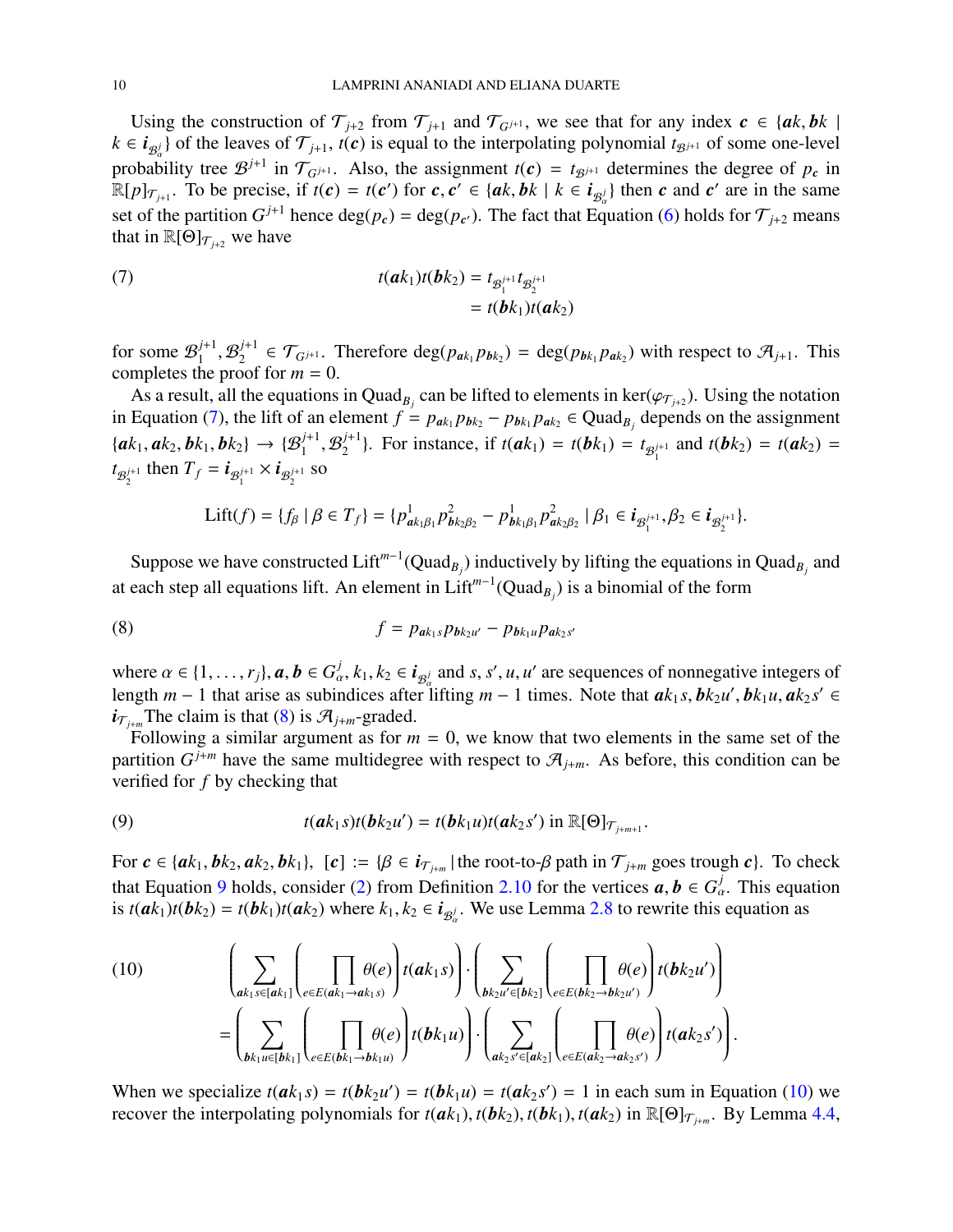$\mathcal{T}_{i+m}$  satisfies condition ( $\star$ ) therefore

(11) 
$$
\left(\sum_{ak_1s\in [ak_1]}\prod_{e\in E(ak_1\rightarrow ak_1s)}\theta(e)\right)\cdot\left(\sum_{bk_2u'\in [bk_2]}\prod_{e\in E(bk_2\rightarrow bk_2u')} \theta(e)\right)=
$$

(12) 
$$
\left(\sum_{\boldsymbol{b}_{k_1}\boldsymbol{u}\in[\boldsymbol{b}_{k_1}]}\prod_{\boldsymbol{e}\in E(\boldsymbol{b}_{k_1}\rightarrow\boldsymbol{b}_{k_1\boldsymbol{u}})}\theta(\boldsymbol{e})\right)\cdot\left(\sum_{\boldsymbol{a}_{k_2}\boldsymbol{s}'\in[\boldsymbol{a}_{k_2}]} \prod_{\boldsymbol{e}\in E(\boldsymbol{a}_{k_2}\rightarrow\boldsymbol{a}_{k_2\boldsymbol{s}'})}\theta(\boldsymbol{e})\right).
$$

The factors in the above equality are sums of monomials all with coefficients equal to one. Thus for every pair  $ak_1 s \in [ak_1]$ ,  $bk_2 u' \in [bk_2]$  in the product of the left hand side of the equation, there exists a pair  $ak_2 s' \in [ak_1]$ ,  $bk_2 u \in [bk_1]$  in the product of the right hand side of the equation such exists a pair  $ak_2 s' \in [ak_2]$ ,  $bk_2 u \in [bk_1]$  in the product of the right hand side of the equation such that that

(13) 
$$
\left(\prod_{e \in E(a_{k_1} \to a_{k_1s})}\theta(e)\right) \cdot \left(\prod_{e \in E(b_{k_2} \to b_{k_2u'})}\theta(e)\right) = \left(\prod_{e \in E(b_{k_1} \to b_{k_1u})}\theta(e)\right) \cdot \left(\prod_{e \in E(a_{k_2} \to a_{k_2s'})}\theta(e)\right).
$$

Hence condition ( $\star$ ) for the vertices *a*, *b* in  $\mathcal{T}_{j+m+1}$  can be rewritten as

$$
\sum_{ak_1s\in [ak_1],bk_2u'\in [bk_2]}\left(\prod_{e\in E(ak_1\rightarrow ak_1s)}\theta(e)\right)\left(\prod_{e\in E(bk_2\rightarrow bk_2u')} \theta(e)\right)(t(ak_1s)t(bk_2u')-t(bk_1u)t(ak_2s'))=0.
$$

Since  $\mathcal{T}_{j+m+1}$  is stratified, the variables involved in the factored monomials above are disjoint from the variables involved in the factors of the form  $t(a k_1 s)t(b k_2 u') - t(b k_1 u)t(a k_2 s')$ , therefore the equation above holds if and only if  $t(a k_1 s)t(b k_2 u') - t(b k_1 u)t(a k_2 s') = 0$  for each summand. This proves that the elements in Lift<sup> $m-1$ </sup>(Quad<sub>*B<sub>j</sub></sub>*) are  $\mathcal{A}_{j+m}$ -graded.</sub>

*Proof of Theorem* [2.5.](#page-4-0) If  $\mathcal T$  is stratified, then  $\mathcal T$  is an iteratively constructed staged tree and  $\mathcal T = \mathcal T_n$ for some *n*. Set  $F_n = \text{Lift}_{\mathcal{A}_n}^{n-2}(\text{Quad}_{B_1}) \cup \text{Lift}_{\mathcal{A}_n}^{n-3}(\text{Quad}_{B_1}) \cup \cdots \cup \text{Quad}_{B_{n-1}}$ . We prove by induction on *n* that ker( $\varphi_{\tau_n}$ ) is generated by  $F_n$  and that  $F_n$  is a Gröbner basis with squarefree intial ideal.<br>The first non-trivial case is  $n-2$ . We have  $F_2$  – Quad- and from Proposition 10 in [17].  $F_2$  is a The first non-trivial case is  $n = 2$ . We have  $F_2 = \text{Quad}_{B_1}$  and from Proposition 10 in [\[17\]](#page-18-0),  $F_2$  is a Gröbner basis for the ideal ker( $\varphi_{\tau_2}$ ) = ker( $\varphi_{\tau_1}$ )  $\times_{\mathcal{A}_1}$   $\langle 0 \rangle$ . Suppose the statement is true for *i*, so the elements in *F* are a Gröbner basis for ker( $\varphi_{\tau_2}$ ). Since  $\tau$  is balanced by I e elements in  $F_i$  are a Gröbner basis for ker( $\varphi_{\tau_i}$ ). Since  $\mathcal{T}_n$  is balanced, by Lemma [4.4](#page-10-1) the trees  $\mathcal{T}_i$ <br>and  $\mathcal{T}_{i+1}$  are also balanced. Then from Proposition 4.5 the elements in  $F_i$  are  $\mathcal{F}_i$  homogen and  $\mathcal{T}_{i+1}$  are also balanced. Then from Proposition [4.5](#page-10-3) the elements in  $F_i$  are  $\mathcal{A}_i$  homogeneous, so by [\[17,](#page-18-0) Proposition 10] the set  $F_{i+1}$  is a Gröbner basis for  $\text{ker}(\varphi_{\tau_{i+1}})$ . Since the elements in  $F_n$  are all extensions of elements in Ouad<sub>r</sub> for *i* with  $1 \le i \le n-1$  we see that the leading terms of these all extensions of elements in Quad<sub>*B<sub>j</sub>*</sub> for *j* with  $1 \le j \le n - 1$  we see that the leading terms of these binomials are squarefree. Hence the initial ideal of  $\langle F_n \rangle$  is squarefree.

Corollary 4.6. *Let* (T, θ) *be a balanced and stratified staged tree. Fix* <sup>∆</sup> *to be the polytope defined by the convex hull of the lattice points in the exponent matrix of the map*  $\varphi_{\tau}$ *. Then*  $\Delta$  *has a regular unimodular triangulation. In particular the toric variety defined by ker(* $\varphi_T$ *) is Cohen-Macaulay.* 

*Proof.* The ideal ker( $\varphi_{\tau}$ ) has a square free quadratic Gröbner basis with respect to a term order <.<br>From [16. Corollary 8.9], this induces a regular unimodular triangulation of  $\Delta$ . From [\[16,](#page-18-5) Corollary 8.9], this induces a regular unimodular triangulation of ∆.

#### 5. Connections to discrete statistical models

<span id="page-12-0"></span>Staged tree models are a class of graphical discrete statistical models introduced by Anderson and Smith in [\[14\]](#page-18-3). While Bayesian networks and decomposable models are defined via conditional independence statements on random variables corresponding to the vertices of a graph, staged tree models encode independence relations on the events of an outcome space represented by a tree. In the statistical literature these models are also referred to as chain event graphs. We refer the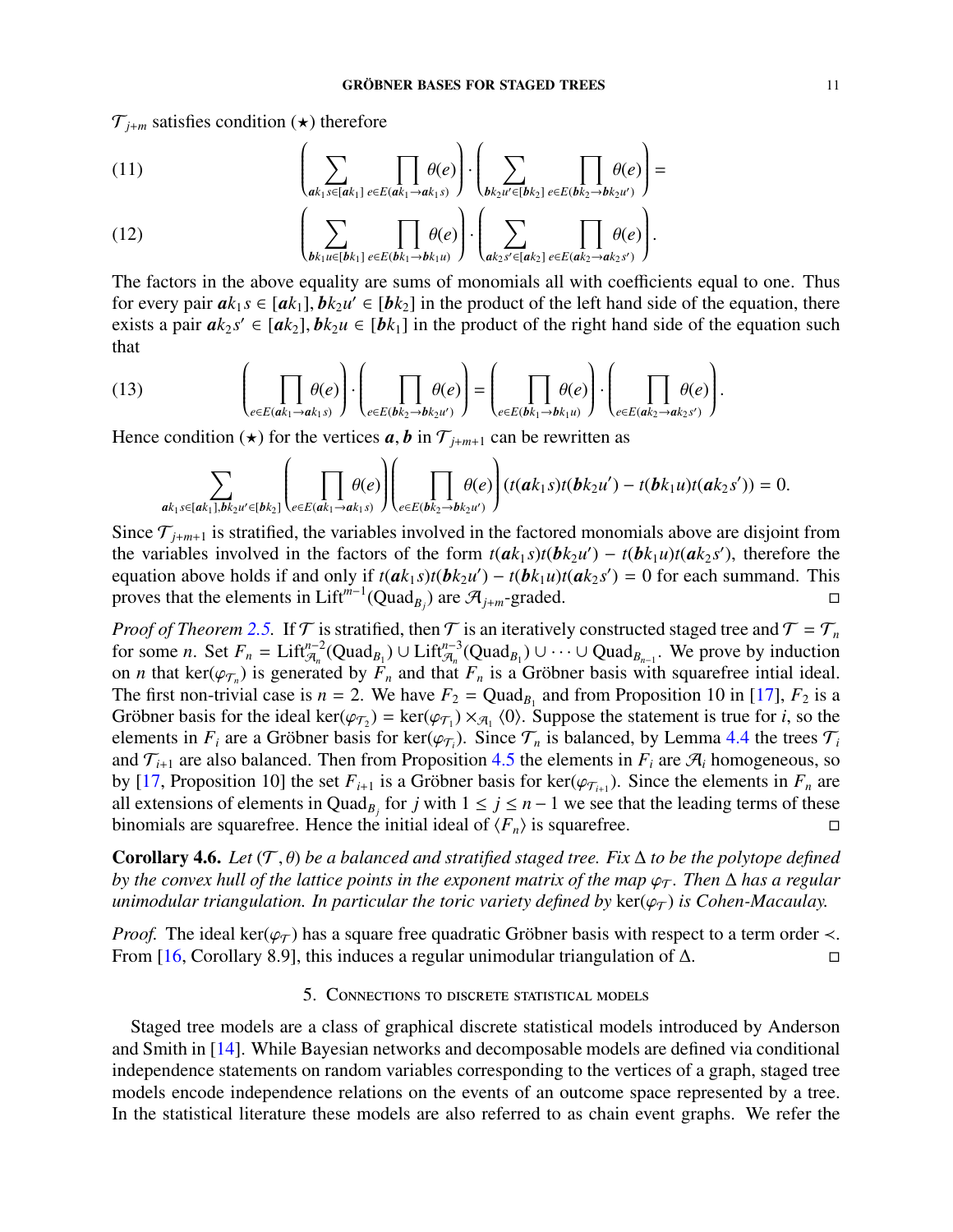reader to the book [\[15\]](#page-18-4) and to [\[19\]](#page-18-6) to find out more about their statistical properties, practical implementation and causal interpretation. In this section we give a formal definition of these models and recall results from [\[5\]](#page-17-6) and [\[8\]](#page-17-7) about their defining equations.

Given a discrete random variable *X* with state space  $\{0, \ldots, n\}$ , a probability distribution on *X* is a vector  $(p_0, ..., p_n) \in \mathbb{R}^{n+1}$  where  $p_i = P(X = i), i \in \{0, ..., n\}, p_i \ge 0$  and  $\sum_{i=0}^{n} p_i = 1$ . The open probability simplex probability simplex

$$
\Delta_n^{\circ} = \{ (p_0, \ldots, p_n) \in \mathbb{R}^{n+1} \mid p_i > 0, p_0 + \ldots + p_n = 1 \}
$$

consists of all the possible positive probability distributions for a discrete random variable with state space  $\{0, \ldots, n\}$ . A *discrete statistical model* is a subset of  $\Delta_n^{\circ}$ . In the next definition we associate a discrete statistical model to a given staged tree associate a discrete statistical model to a given staged tree.

<span id="page-13-1"></span>**Definition 5.1.** Let  $(\mathcal{T}, \theta)$  be a staged tree and let  $\theta = (\theta(e)) | \theta(e) \in \text{im}(\theta)$  be a vector of parameters where each entry is a label in L. We define the parameter space  $\Theta_{\mathcal{T}} := \{ \theta \mid \theta(e) \in$ (0, 1) and for all  $\mathbf{a} \in V$ ,  $\sum_{e \in E(\mathbf{a})} \theta(e) = 1$ . Note that  $\Theta_{\mathcal{T}}$  is a product of simplices. A *staged tree* model  $M_{\mathcal{F}}$  is the image of the man  $\Psi_{\mathcal{T}} : \Theta_{\mathcal{T}} \to \Lambda^{\circ}$  defined by *model*  $M_{(\mathcal{T}, \theta)}$  is the image of the map  $\Psi_{\mathcal{T}} : \Theta_{\mathcal{T}} \to \Delta_{|\mathcal{I}|}^{\circ}$  $\int_{|i_{\mathcal{T}}|-1}^{\circ}$ defined by

$$
\boldsymbol{\theta} \mapsto p_{\boldsymbol{\theta}} = \left(\prod_{e \in E(\lambda_j)} \theta(e)\right)_{j \in i_{\mathcal{T}}}
$$

We can check that for every  $\theta \in \Theta_{\mathcal{T}}$ ,  $p_{\theta}$  is a probability distribution and therefore  $\Psi(\Theta_{\mathcal{T}}) \subset \Delta_{\parallel}^{\circ}$ <br>Two staged trees ( $\mathcal{T}(\theta)$  and ( $\mathcal{T}'(\theta')$ ) are said to be *statistically equivalent* if there ex ∘<br>|*i⊤* |−1 · Two staged trees  $(T, \theta)$  and  $(T', \theta')$  are said to be *statistically equivalent* if there exists a bijection<br>between the sets  $\Lambda_{\sigma}$  and  $\Lambda_{\sigma}$  in such a way that the image of  $\Psi_{\sigma}$  is equal to the image of  $\Psi_{\sigma}$  between the sets  $\Lambda_{\mathcal{T}}$  and  $\Lambda_{\mathcal{T}}$  in such a way that the image of  $\Psi_{\mathcal{T}}$  is equal to the image of  $\Psi_{\mathcal{T}}$  under this bijection.

<span id="page-13-0"></span>**Example 5.2.** The staged tree  $\mathcal{T}_1$  $\mathcal{T}_1$  in Figure 1 is the staged tree representation of the decomposable model associated to the undirected graph  $G = [12][23][34]$  on four nodes.

Remark 5.3. For staged tree models, the root-to-leaf paths in the tree represent the possible unfoldings of a sequence of events. Given an edge  $(v, w)$  in T, the label  $\theta(v, w)$  is the transition probability from *v* to *w* given arrival at *v*.

**Remark 5.4.** A staged tree model  $\mathcal{M}_{(\mathcal{T}, \theta)}$  is a discrete statistical model parameterized by poly-<br>namials. The domain of this model is a semialgebraic ast given by a modust of simplicas. As a nomials. The domain of this model is a semialgebraic set given by a product of simplices. As a consequence the image of  $\Psi_{\mathcal{T}}$  is also a semialgebraic set. An important property of these models as noted in [\[8\]](#page-17-7) is that the only inequality constraints of the image of  $\Psi_{\mathcal{T}}$  are the ones imposed by the probability simplex, namely  $0 \le p_j \le 1$  for  $j \in i_{\mathcal{T}}$  and  $\sum_{j \in i_{\mathcal{T}}} p_j = 1$ .

In Definition [2.2](#page-3-2) we defined the toric ideal associated to a staged tree  $(\mathcal{T}, \theta)$ . Now we define the ideal associated to a staged tree model  $\mathcal{M}_{(\mathcal{T}, \theta)}$ . For this we use the rings  $\mathbb{R}[p]_{\mathcal{T}}$  and  $\mathbb{R}[\Theta]_{\mathcal{T}}$  from Definition [2.2.](#page-3-2) Consider the ideal q of  $\mathbb{R}[\Theta]_T$  generated by all sum-to-one conditions  $1 - \sum_{e \in E(a)} \theta(e)$ <br>for  $a \in V$  and let  $\mathbb{R}[\Theta]_T$ .  $\cdot \cdot = \mathbb{R}[\Theta]_T/a$ . Denote by  $\pi$  the canonical projection from  $\mathbb{R}[\Theta]$ for  $a \in V$  and let  $\mathbb{R}[\Theta]_{\mathcal{M}_{\mathcal{T}}} := \mathbb{R}[\Theta]_{\mathcal{T}}/q$ . Denote by  $\pi$  the canonical projection from  $\mathbb{R}[\Theta]_{\mathcal{T}}$  to the quotient ring  $\mathbb{R}[\Theta]_{\mathcal{M}}$ . quotient ring  $\mathbb{R}[\Theta]_{\mathcal{M}_\mathcal{T}}$ .

**Definition 5.5.** Let  $M_{(\mathcal{T}, \theta)}$  be a staged tree model and set  $\overline{\varphi}_{\mathcal{T}} := \pi \circ \varphi_{\mathcal{T}}$ . The ideal ker( $\overline{\varphi}_{\mathcal{T}}$ ) is the staged tree model ideal associated to the model  $M_{\mathcal{T}, \theta}$ . *staged tree model ideal* associated to the model  $\mathcal{M}_{(\mathcal{T}, \theta)}$ .

From the definition it follows that for every staged tree ( $\mathcal{T}, \theta$ ), the toric staged tree ideal is contained in the staged tree model ideal, i.e.  $\ker(\varphi_T) \subset \ker(\overline{\varphi}_T)$ . It is not true in general that these two ideals are equal [5]. However, Theorem 10 in [5] states that if a staged tree ( $\mathcal{T}(\theta)$ ) is balanced. two ideals are equal [\[5\]](#page-17-6). However, Theorem 10 in [5] states that if a staged tree  $(\mathcal{T}, \theta)$  is balanced, then ker( $\varphi_{\mathcal{T}}$ ) = ker( $\overline{\varphi}_{\mathcal{T}}$ ).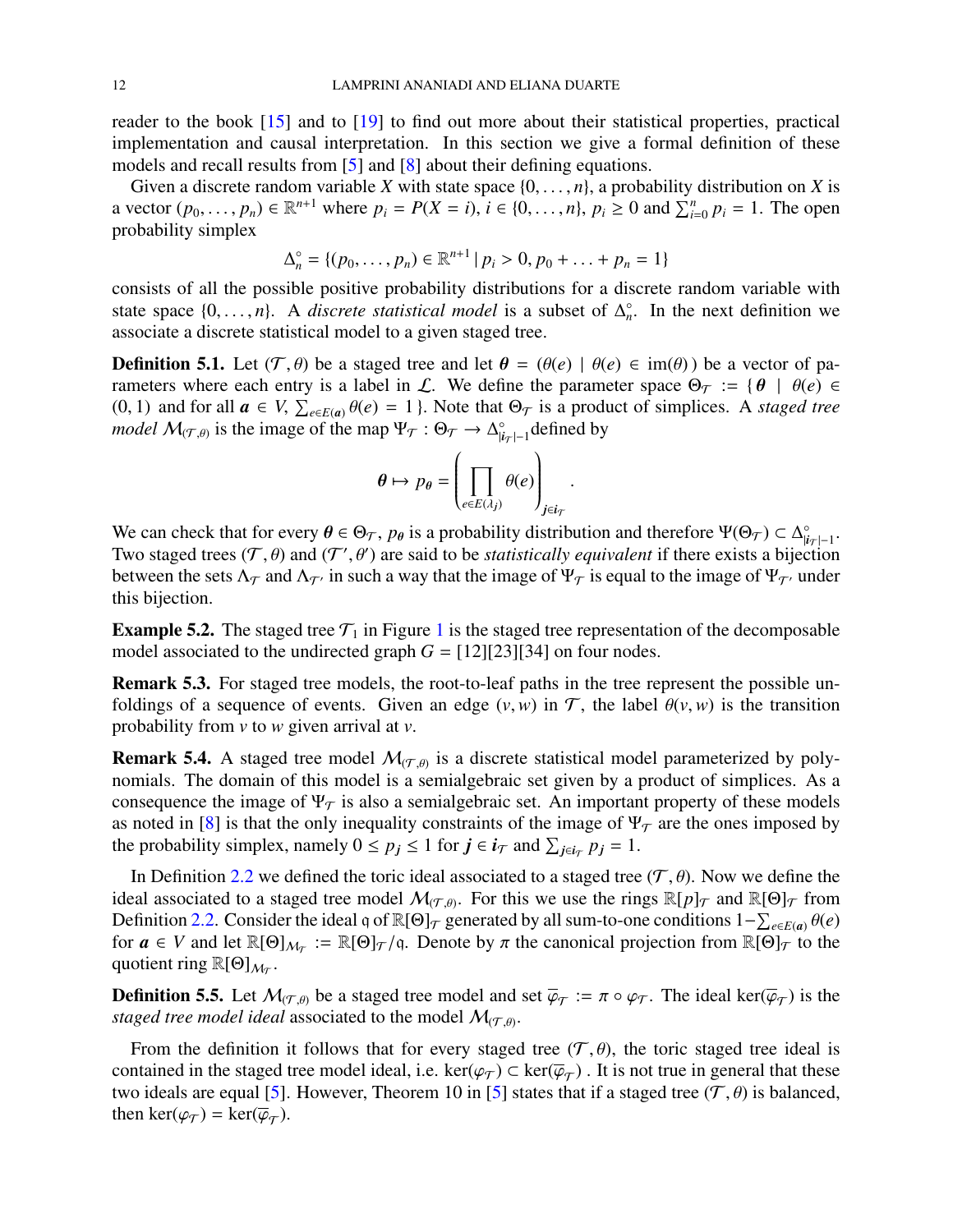<span id="page-14-0"></span>**Corollary 5.6.** *If*  $(T, \theta)$  *is a balanced and stratified staged tree, then the ideal ker*( $\overline{\varphi}_T$ ) *has a augdratic Gröbner hasis with squarefree initial ideal quadratic Gr¨obner basis with squarefree initial ideal.*

<span id="page-14-1"></span>**Example 5.7.** Consider the staged tree model defined by the tree in Figure [1](#page-4-1) as in Example [5.2.](#page-13-0) Since this staged tree model is equal to the decomposable model given by  $G = [12][23][34]$ , from  $[7]$  we know it has a quadratic Gröbner basis. We recover the same result from the perspective of staged trees by using Corollary [5.6.](#page-14-0)

Corollary [5.6](#page-14-0) is relevant in statistics because of the connection of Gröbner bases to sampling [\[1\]](#page-17-3). We presented Example [5.7](#page-14-1) where a balanced and stratified staged tree represents an instance of a decomposable graphical model. We now provide more examples of staged tree models for which Corollary [5.6](#page-14-0) holds. The first one is an explanation of the contraction axiom for conditional independence statements through the lens of staged trees. Before we present our examples we do a quick overview of discrete conditional independence models. Our exposition follows that in [\[18,](#page-18-1) Chapter 4], for more details we refer the reader to [\[13,](#page-18-7) Chapters 1,2,3] and [\[4\]](#page-17-8).

Let  $X = (X_1, \ldots, X_n)$  be a vector of discrete random variables, where  $X_i$  has state spaces  $[d_i]$  for *i* ∈ [*n*]. The vector *X* has state space  $X = [d_1] \times \cdots \times [d_n]$  and we write  $p_{u_1 \cdots u_n}$  for the probability  $P(X_1 = u_1, \ldots, X_n = u_n)$ . For each subset  $A \subset [n]$ ,  $X_A$  is the subvector of *X* indexed by the elements in *A*. Similarly,  $X_A = \prod_{i \in A} [d_i]$  and for a vector  $x \in X$ ,  $x_A$  denotes the restriction of *x* to the indexes in *A*.

**Definition 5.8.** Let *A*, *B*, *C* be pairwise disjoint subsets of [*n*]. The random vector  $X_A$  is conditionally indpendent of  $X_B$  given  $X_C$  if for every  $a \in X_A$ ,  $b \in X_B$  and  $c \in X_C$ 

$$
P(X_A = a, X_B = b | X_C = c) = P(X_A = a | X_C = c) \cdot P(X_B = b | X_C = c)
$$

The notation  $X_A \perp\!\!\!\perp X_B | X_C$  is used to denote that the random vector *X* satisfies the *conditional independence statement* that  $X_A$  is conditionally independent on  $X_B$  given  $X_C$ . When C is the empty set this reduces to marginal independence between *X<sup>A</sup>* and *XB*.

If C is a list of conditional independence statements among variables in a vector *X*, the *conditional independence model*  $M<sub>C</sub>$  is the set of all probability distributions on X that satisfy the conditional independence statements in C. A conditional independence statement  $X_A \perp X_B | X_C$ translates into the condition that the joint probability distribution of the variables in *X* satisfies a set of quadratic equations. For elements  $a \in X_A$ ,  $b \in X_B$  and  $c \in X_C$  we set  $p_{a,b,c,+} = P(X_A =$  $a, X_B = b, X_C = c$ .

<span id="page-14-2"></span>**Proposition 5.9** ([\[18\]](#page-18-1)). *If X is a discrete random vector then the independence statement*  $X_A \perp X_B | X_C$ *holds for X if and only if*

 $p_{a_1,b_1,c,+}p_{a_2,b_2,c,+} - p_{a_1,b_2,c,+}p_{a_2,b_1,c,+} = 0$ 

*for all*  $a_1, a_2 \in X_A$ ,  $b_1, b_2 \in X_B$  *and*  $c \in X_C$ .

The conditional independence ideal  $I_{A\perp B|C}$  is the ideal generated by all quadrics in Proposi-tion [5.9.](#page-14-2) If C is a list of conditional independence statements then we define  $I_c$  as the sum of all conditional independence ideals associated to statements in C.

Example 5.10. We consider the contraction axiom for positive distributions using staged tree models. Fix three discrete random variables  $X_1, X_2, X_3$  with state spaces  $[d_1 + 1], [d_2 + 1], [d_3 + 1]$ respectively. The contraction axiom states that the set of conditional independence statements  $C = \{X_1 \perp X_2 \mid X_3, X_2 \perp X_3\}$  implies the statement  $X_2 \perp (X_1, X_3)$ . A primary decomposition of the ideal  $I_c$  was obtained in [\[6,](#page-17-9) Theorem 1]. Here we provide a proof using staged trees, that one of the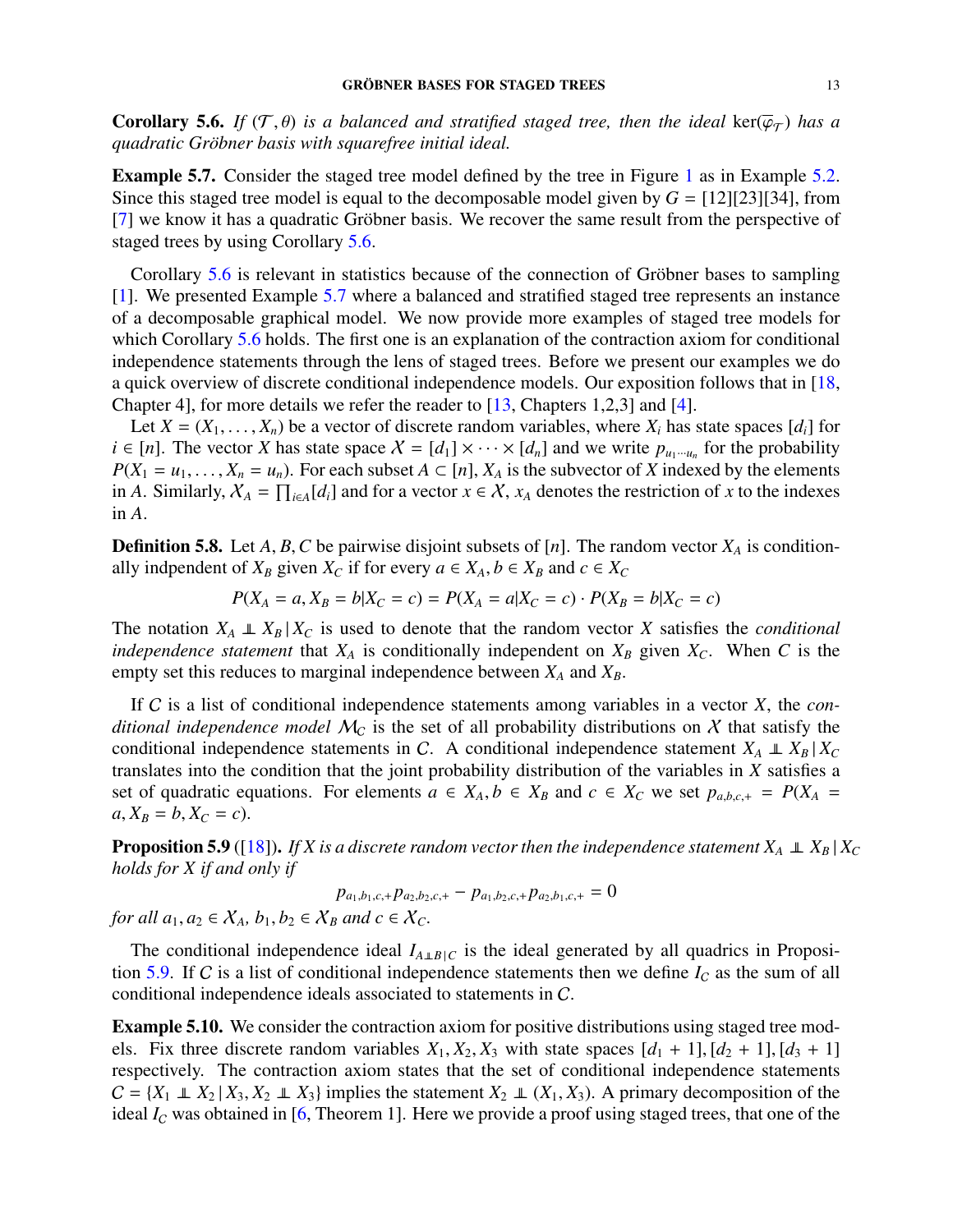

<span id="page-15-0"></span>FIGURE 2. The staged trees  $\mathcal T$  and  $\mathcal T'$  are statistically equivalent, they represent the contraction axiom for three discrete random variables  $X_1, X_2$  and  $X_3$ .

primary components of  $I_C$  is the prime binomial ideal  $I_{X_2\perp(X_1,X_3)}$ . As mentioned in [\[6\]](#page-17-9) this is a well<br>lineuus fost. First we evalgin how to represent the two statements in C with a staged tree. Consider known fact. First we explain how to represent the two statements in  $C$  with a staged tree. Consider the tree  $\mathcal T$  in Figure [2.](#page-15-0) This tree represents the state space of the vector  $(X_3, X_2, X_1)$  as a sequence of events where  $X_3$  takes place first,  $X_2$  second and  $X_1$  third. The vertices of  $\mathcal T$  are indexed recur-sively as defined at the beginning of Section [3.](#page-6-0) The statement  $X_2 \perp X_3$  is represented by the stage consisting of the vertices  $\{0, \ldots, d_3\}$ , these are colored gray in  $\mathcal{T}$ . The statement  $X_1 \perp X_2 | X_3$  is represented by the stages  $S_0, \ldots, S_d$ <sub>3</sub> where  $S_i = \{ij | j \in \{0, \ldots, d_2\}\}$  and  $i \in \{0, \ldots, d_3\}$ . These stages mean that for a given outcome of  $X_3$  the unfolding of the event  $X_2$  followed by  $X_1$  behaves as an independence model on two random variables. In Figure  $2$  the stage  $S_0$  is colored in pink and the stage  $S_{d_3}$  is colored in purple. Although the gray vertices are not in the same position, we can easily check that  $\mathcal T$  is balanced and stratified. Therefore ker( $\varphi_{\mathcal T}$ ) has a quadratic Gröbner basis. Following the proof of Theorem [2.5](#page-4-0) we can construct this basis explicitly. It consists of a set of quadratic equations given by the elements in Quad<sub>*B*2</sub> coming from the stages in  $S_0, \ldots, S_{d_3}$  and the lifts of the equations Quad<sub>re</sub> coming from the stage  $\{0, \ldots, d_3\}$ . If we swap the order of  $X_1$  and lifts of the equations  $Quad_{B_1}$  coming from the stage  $\{0, \ldots, d_3\}$ . If we swap the order of  $X_1$  and  $X_2$  in  $\mathcal T$  we obtain the staged tree  $\mathcal T'$  in Figure 2. This tree represents the same statistical model  $X_2$  in  $\mathcal T$ , we obtain the staged tree  $\mathcal T'$  in Figure [2.](#page-15-0) This tree represents the same statistical model as  $\mathcal{T}$  now with the unfolding of events  $X_3, X_2, X_1$ . The gray stages in  $\mathcal{T}'$  represent the statement  $X_2 \parallel (X_1, X_2)$ . Hence after establishing the evident bijection between the leaves of  $\mathcal{T}$  and  $\mathcal{T}'$  we  $X_2 \perp (X_1, X_3)$ . Hence, after establishing the evident bijection between the leaves of  $\mathcal T$  and  $\mathcal T'$  we see that  $I_{X_1 \times (X_2, X_3)} = \ker((\varphi_{\overline{X}})) = \ker((\varphi_{\overline{X}}))$ see that  $I_{X_2 \perp (X_1, X_3)} = \text{ker}(\varphi_{\mathcal{T}}) = \text{ker}(\varphi_{\mathcal{T}})$ .

One of the main differences between staged tree models and discrete Bayesian networks is that the state space of a Bayesian network is equal to the product of the state spaces of the random variables in the vertices of the graph while the state space of a staged tree model does not necessarily have to equal a cartesian product. When  $\mathcal T$  is not equal to the cartesian product of some finite sets we call the tree  $\mathcal T$  *asymmetric*. The lemmas that follow are important to show that Theorem [2.5](#page-4-0) also holds for the case when  $\mathcal T$  is asymmetric. This implies that we can use Theorem [2.5](#page-4-0) to construct quadratic Gröbner bases for staged tree models whose underlying tree does not necessarily represents the distribution of a vector of discrete random variables.

The definition of staged tree in [\[8\]](#page-17-7) requires that each vertex in  $\mathcal T$  has either no or at least two outgoing edges from *v*. We stepped away from making this requirement for the staged trees we consider in Section [2.](#page-3-0) In the next lemmas we explain how this mild extension of the definition behaves with respect to condition  $(\star)$  and how trees defined according to [\[8\]](#page-17-7) are recovered from the more general trees we consider. Throughout the next lemmas, we fix a staged tree  $(\mathcal{T}, \theta)$  with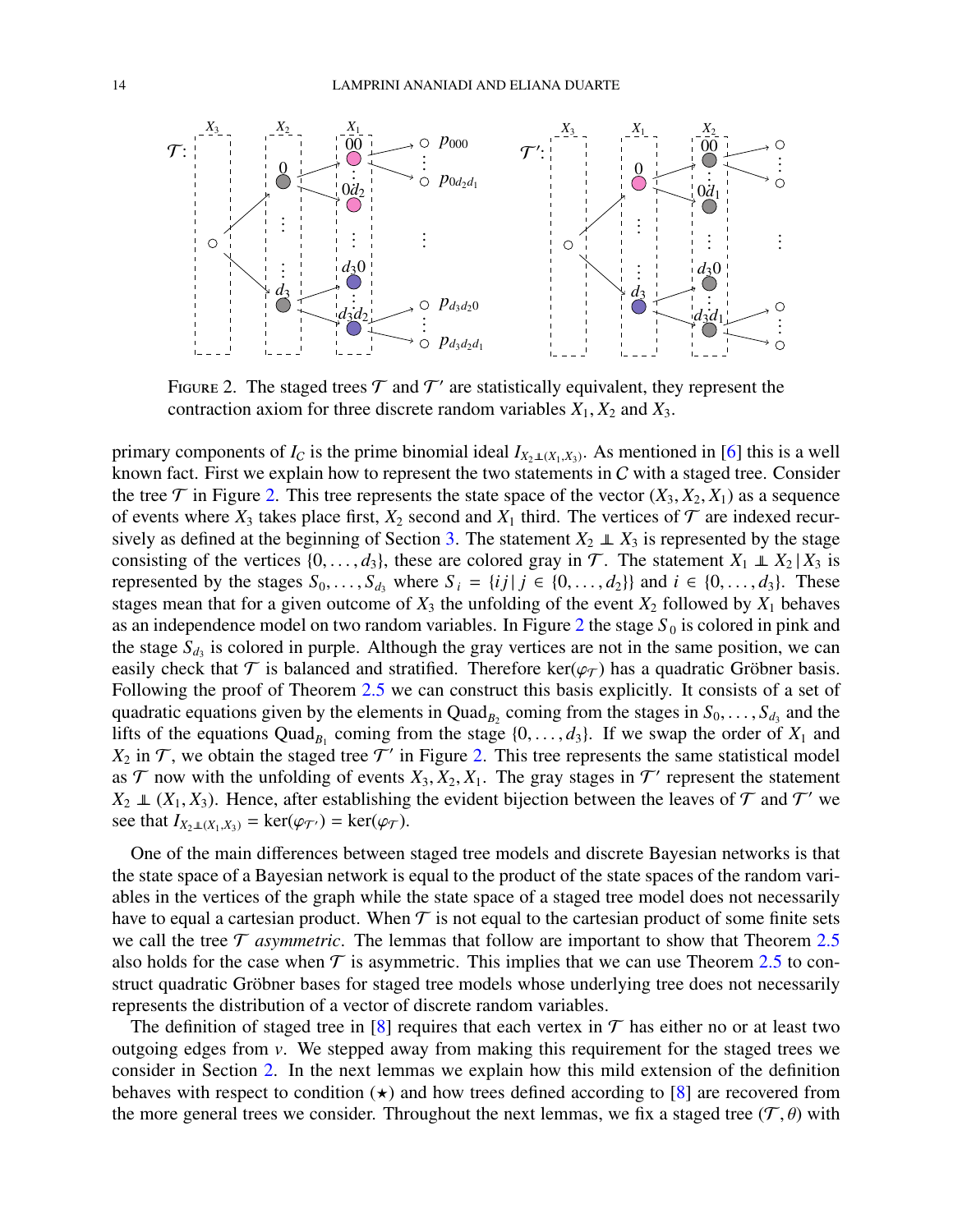

<span id="page-16-0"></span>FIGURE 3. The staged trees  $\mathcal T$  and  $\mathcal T'$  are statistically equivalent.

edge set *E* and define  $E_1 = \{e \in E \mid E(v) = \{e\} \text{ for some } v \in V\}$ . For the trees in Figure [3,](#page-16-0)  $\mathcal{T}$  has  $|E_1| = 6$  while for  $\mathcal{T}'$ ,  $|E_1| = 0$ .

<span id="page-16-1"></span>**Lemma 5.11.** *Suppose*  $(T, \theta)$  *is a staged tree. Let*  $T'$  *be the staged tree obtained from*  $T$  *by* contracting the edges in  $F$ . Then  $M_{\text{max}} = M_{\text{max}}$  and  $\ker(\overline{a}_{\text{max}}) = \ker(\overline{a}_{\text{max}})$ *contracting the edges in*  $E_1$ *. Then*  $M_{(\mathcal{T}, \theta)} = M_{(\mathcal{T}', \theta)}$  *and* ker( $\overline{\varphi}_{\mathcal{T}}$ ) = ker( $\overline{\varphi}_{\mathcal{T}'}$ )*.* 

*Proof.* First, note that the number of root-to-leaf paths in  $T'$  is the same as in  $T$ . Moreover, each root-to-leaf path  $\lambda'$  in  $\mathcal{T}'$  is obtained from a unique root-to-leaf path  $\lambda$  in  $\mathcal{T}$  by contracting the edges in  $F$ . Now let  $\lambda$  be a root-to-leaf path in  $\mathcal{T}$ . The *λ*-coordinate of the man  $\Psi_{\mathcal{T}}$  appl edges in  $E_1$ . Now let  $\lambda$  be a root-to-leaf path in  $\mathcal T$ . The  $\lambda$ -coordinate of the map  $\Psi_{\mathcal T}$  applied to an element  $\theta \in \Theta_{\mathcal{T}}$  is

$$
[\Psi_{\mathcal{T}}(\theta)]_{\lambda} = \prod_{e \in E(\lambda)} \theta(e) = \prod_{e \in E(\lambda')} \theta(e)
$$

$$
= [\Psi_{\mathcal{T}'}(\theta |_{\mathcal{T}'})]_{\lambda'}
$$

The second equality in the previous equation follows from taking a closer look at  $\Theta_{\mathcal{T}}$ . Indeed for all  $e \in E_1$  we have  $\theta(e) = 1$  because of the sum-to-one conditions imposed on  $\Theta_{\mathcal{T}}$  in Definition [5.1.](#page-13-1) For the third equality,  $\theta|_{\mathcal{T}'}$  denotes the restriction of the vector  $\theta$  to the edge labels of  $\mathcal{T}'$ . It follows<br>from the equalities above that the coordinates of  $\Psi_{\mathcal{T}}$  and  $\Psi_{\mathcal{T}'}$  are equal. Therefore from the equalities above that the coordinates of  $\Psi_T$  and  $\Psi_T$  are equal. Therefore  $\mathcal{M}_{(\mathcal{T},\theta)} = \mathcal{M}_{(\mathcal{T}',\theta)}$ . A similar argument applied to the maps  $\overline{\varphi}_T$  and  $\overline{\varphi}_T$ , shows that ker( $\overline{\varphi}_T$ ) = ker( $\overline{\varphi}_T$ ). To carry out this argument we need to reindex the leaves of the trees this can be done by dropping the index this argument we need to reindex the leaves of the trees, this can be done by dropping the index of the elements in  $E_1$ .

We illustrate Lemma [5.11](#page-16-1) in Figure [3](#page-16-0) where  $\mathcal{T}'$  is obtained from  $\mathcal{T}$  by contracting the six edges in  $E_1$ . The two staged trees in this figure define the same statistical model.

Remark 5.12. To prove Corollary [5.6](#page-14-0) we used [\[5,](#page-17-6) Theorem 10]. The proof of Theorem 10 in [\[5\]](#page-17-6) is presented for trees such that  $E_1 = 0$ . However the result still holds when  $|E_1| > 1$  because the ideal *I*<sub>Paths</sub> ( from [\[5\]](#page-17-6)) is contained in ker( $\varphi_{\tau}$ ) in this case also, see [5] for more details.

**Lemma 5.13.** *Suppose*  $(T, \theta)$  *is a balanced and stratified staged tree. Let*  $T'$  *be the tree obtained* from  $T$  *by contracting the edges in F. Then*  $(T' \theta)$  *is also balanced* from  $\mathcal T$  by contracting the edges in  $E_1$ . Then  $(\mathcal T', \theta)$  is also balanced.

*Proof.* Suppose  $\mathcal T$  is balanced and  $a, b$  are in the same stage. Following the notation from Defini-tion [2.10,](#page-5-0) we have  $t(ai)t(bj) = t(bj)t(aj)$  in  $\mathbb{R}[\Theta]_T$ , for all  $i \neq j \in \{0, 1, ..., k\}$ . If we specialize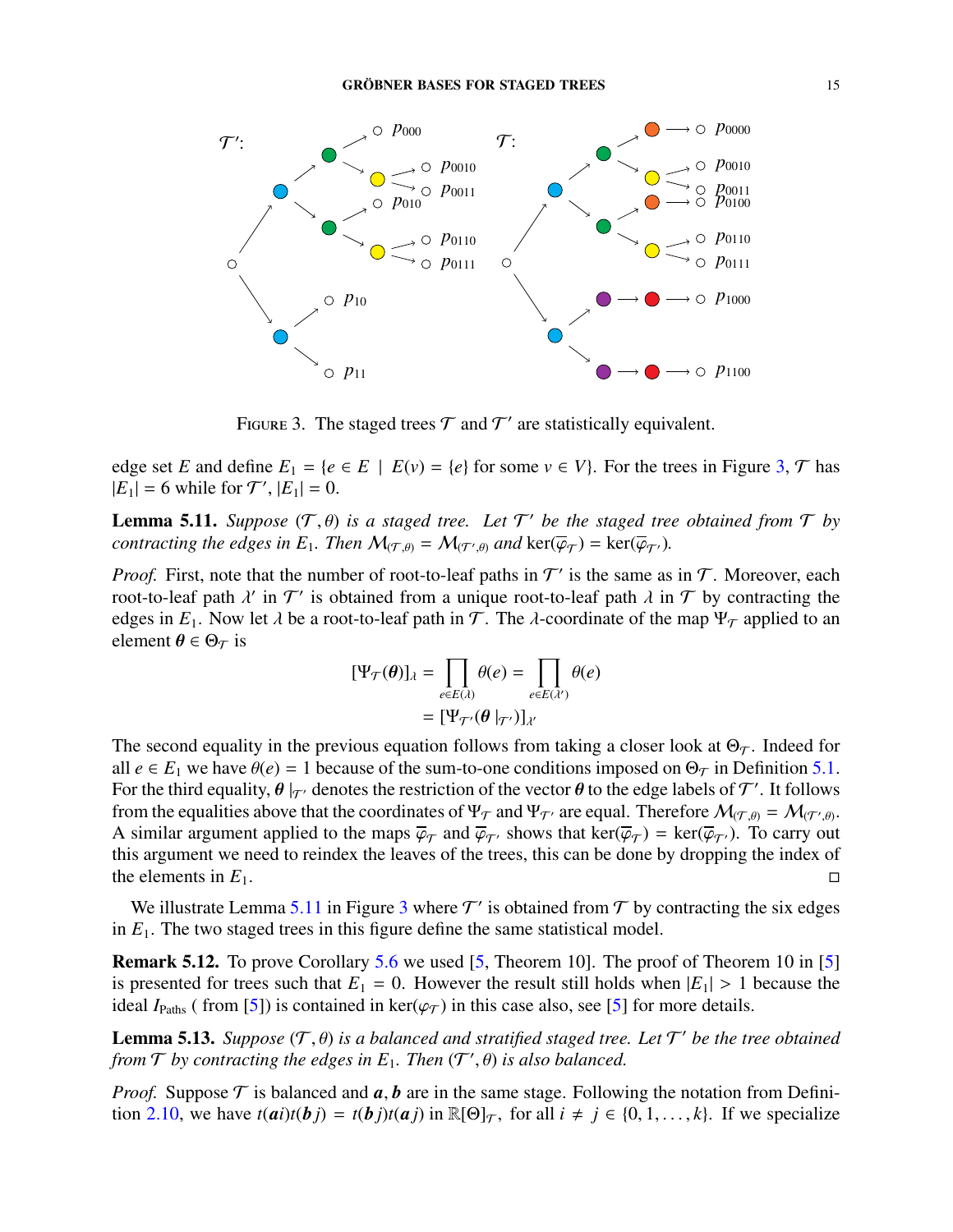$\theta(e) = 1$  in this equation for all  $e \in E_1$  and since  $\mathcal{T}'$  is stratified, then  $t(ai)t(bj) |_{\theta(e)=1, e \in E_1} = t(b_i)t(ai)|_{\theta(e)=1, e \in E_1}$  $t(\boldsymbol{b}_j)t(\boldsymbol{a}_i)|_{\theta(e)=1,e\in E_1}$  in  $\mathbb{R}[\Theta]_{\mathcal{T}}$ . Therefore  $\mathcal{T}'$  is also balanced.

<span id="page-17-10"></span>**Corollary 5.14.** *Suppose*  $\mathcal T$  *is a balanced and stratified staged tree with*  $|E_1| > 1$ *. Let*  $\mathcal T'$  *be the* staged tree obtained from  $\mathcal T$  by contracting the edges in  $F$ . Then ker $(\overline{\omega}_{\mathbf{z}})$  is a toric id *staged tree obtained from*  $\mathcal T$  *by contracting the edges in*  $E_1$ *. Then*  $\ker(\overline{\varphi}_{\mathcal T})$  *is a toric ideal with a quadratic Gr¨obner basis whose intial ideal is squarefree.*

*Proof.* From Corollary [5.6](#page-14-0) it follows that  $\ker(\overline{\varphi}_T)$  is a toric ideal with a quadratic Gröbner basis and squarefree initial ideal. After an appropriate bijection by Lemma 5.11  $\ker(\overline{\varphi}_T) = \ker(\overline{\varphi}_T)$ and squarefree initial ideal. After an appropiate bijection, by Lemma [5.11,](#page-16-1)  $\ker(\overline{\varphi}_T) = \ker(\overline{\varphi}_{T})$ .  $\Box$ 

We illustrate the result in Corollary [5.14](#page-17-10) with an example.

**Example 5.15.** Fix  $T$  and  $T'$  to be the staged trees in Figure [3.](#page-16-0) The staged tree  $T'$  is considered in [\[5,](#page-17-6) Section 6] as an example of the possible unfolding of events in a cell culture. A thorough discussion of this example and its difference with other graphical models is also contained in [\[5,](#page-17-6) Section 6]. Here we explain how to obtain a Gröbner basis for ker( $\varphi_{\tau}$ ) using Corollary [5.14.](#page-17-10) The tree  $T'$  is balanced and statistically equivalent to T. By Corollary [5.6,](#page-14-0) T has a quadratic Gröbner basis with square free initial ideal. Using the lemmas preceeding this example, there is a bijection between the root-to-leaf paths in  $T$  and  $T'$  thus  $\mathbb{R}[p]_T$  and  $\mathbb{R}[p]_T$  are isomorphic. Under this isomorphism, the Gröbner basis for ker( $\overline{\varphi}_{\mathcal{T}}$ ) is a Gröbner basis for ker( $\overline{\varphi}_{\mathcal{T}'}$ ) its generators are

*p*<sub>0111</sub>*p*<sub>10</sub> − *p*<sub>0011</sub>*p*<sub>110</sub>, *p*<sub>0011</sub>*p*<sub>0110</sub> − *p*<sub>0010</sub>*p*<sub>0111</sub>, *p*<sub>0110</sub>*p*<sub>10</sub> − *p*<sub>0010</sub>*p*<sub>110</sub>,  $p_{0010} p_{010} - p_{000} p_{0110}$ ,  $p_{0011} p_{010} - p_{000} p_{0111}$ ,  $p_{010} p_{10} - p_{000} p_{110}$ .

#### **ACKNOWLEDGEMENTS**

Computations using the symbolic algebra software *Macaulay2* [\[11\]](#page-17-11) were crucial for the development of this paper. We thank Thomas Kahle for his support in the completion of this project and Bernd Sturmfels for a careful reading of an earlier version of this manuscript. Both authors were supported by the Deutsche Forschungsgemeinschaft (314838170, GRK 2297 MathCoRe).

#### **REFERENCES**

- <span id="page-17-3"></span>[1] S. Aoki, H. Hara, and A. Takemura. *Markov bases in algebraic statistics*. Springer Series in Statistics. Springer, New York, 2012.
- <span id="page-17-1"></span>[2] Y. Chen, I. H. Dinwoodie, and S. Sullivant. Sequential importance sampling for multiway tables. *Ann. Statist.*, 34(1):523–545, 2006.
- <span id="page-17-0"></span>[3] P. Diaconis and B. Sturmfels. Algebraic algorithms for sampling from conditional distributions. *Ann. Statist.*, 26(1):363–397, 1998.
- <span id="page-17-8"></span>[4] M. Drton, B. Sturmfels, and S. Sullivant. *Lectures on algebraic statistics*, volume 39. Springer Science & Business Media, 2008.
- <span id="page-17-6"></span>[5] E. Duarte and C. Görgen. Equations defining probability tree models. *Journal of Symbolic Computation*, to appear, arXiv:1802.04511.
- <span id="page-17-9"></span>[6] L. D. Garcia, M. Stillman, and B. Sturmfels. Algebraic geometry of Bayesian networks. *J. Symbolic Comput.*, 39(3-4):331–355, 2005.
- <span id="page-17-2"></span>[7] D. Geiger, C. Meek, and B. Sturmfels. On the toric algebra of graphical models. *Ann. Statist.*, 34(3):1463–1492, 2006.
- <span id="page-17-7"></span>[8] C. Görgen. An algebraic characterisation of staged trees: their geometry and causal implications. PhD thesis, University of Warwick, Department of Statistics, 2017.
- <span id="page-17-5"></span>[9] C. Görgen, A. Bigatti, E. Riccomagno, and J. Q. Smith. Discovery of statistical equivalence classes using computer algebra. *International Journal of Approximate Reasoning*, 95:167–184, 2018.
- <span id="page-17-4"></span>[10] C. Görgen, J. Q. Smith, et al. Equivalence classes of staged trees. *Bernoulli*, 24(4A):2676–2692, 2018.
- <span id="page-17-11"></span>[11] D. R. Grayson and M. E. Stillman. *Macaulay2, a software system for research in algebraic geometry*. Available at http://www.math.uiuc.edu/Macaulay2/.